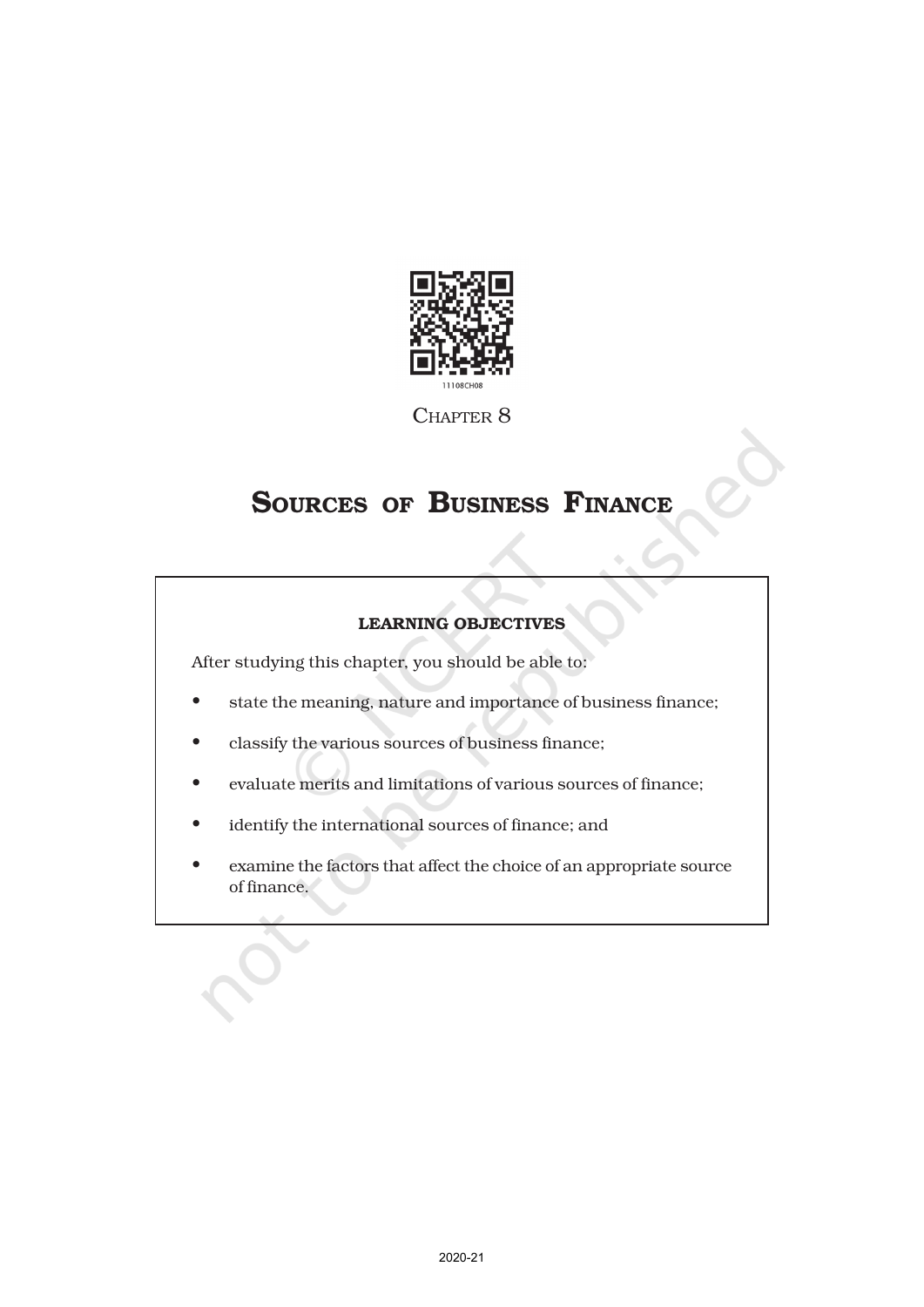Mr. Anil Singh has been running a restaurant for the last two years. The excellent quality of food has made the restaurant popular in no time. Motivated by the success of his business, Mr. Singh is now contemplating the idea of opening a chain of similar restaurants at different places. However, the money available with him from his personal sources is not sufficient to meet the expansion requirements of his business. His father told him that he can enter into a partnership with the owner of another restaurant, who will bring in more funds but it would also require sharing of profits and control of business. He is also thinking of getting a bank loan. He is worried and confused, as he has no idea as to how and from where he should obtain additional funds. He discusses the problem with his friend Ramesh, who tells him about some other methods like issue of shares and debentures, which are available only to a company form of organisation. He further cautions him that each method has its own advantages and limitations and his final choice should be based on factors like the purpose and period for which funds are required. He wants to learn about these methods.

# 8.1 INTRODUCTION

This chapter provides an overview of the various sources from where funds can be procured for starting as also for running a business. It also discusses the advantages and limitations of various sources and points out the factors that determine the choice of a suitable source of business finance.

It is important for any person who wants to start a business to know about the different sources from where money can be raised. It is also important to know the relative merits and demerits of different sources so that choice of an appropriate source can be made.

# 8.2 MEANING, NATURE AND SIGNIFICANCE OF BUSINESS FINANCE

Business is concerned with the production and distribution of goods and services for the satisfaction of needs of society. For carrying out various activities, business requires money. Finance, therefore, is called the life blood of any business. The requirements of funds by business to carry out its various activities is called business finance.

A business cannot function unless adequate funds are made available to it. The initial capital contributed by the entrepreneur is not always sufficient to take care of all financial requirements of the business. A business person, therefore, has to look for different other sources from where the need for funds can be met. A clear assessment of the financial needs and the identification of various sources of finance, therefore, is a significant aspect of running a business organisation.

The need for funds arises from the stage when an entrepreneur makes a decision to start a business. Some funds are needed immediately say for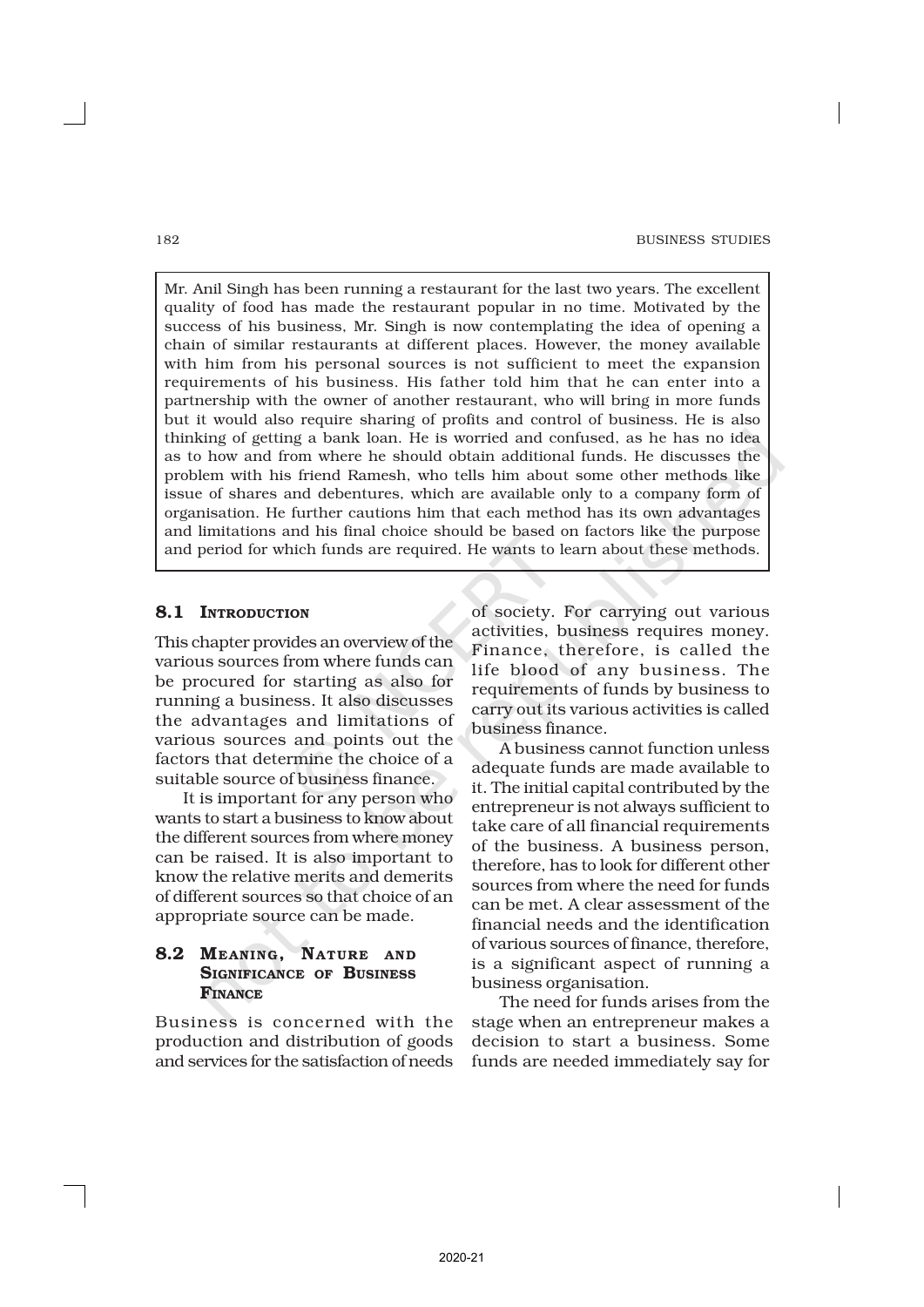the purchase of plant and machinery, furniture, and other fixed assets. Similarly, some funds are required for day-to-day operations, say to purchase raw materials, pay salaries to employees, etc. Also when the business expands, it needs funds.

The financial needs of a business can be categorised as follows:

- (a) Fixed capital requirements: In order to start business, funds are required to purchase fixed assets like land and building, plant and machinery, and furniture and fixtures. This is known as fixed capital requirements of the enterprise. The funds required in fixed assets remain invested in the business for a long period of time. Different business units need varying amount of fixed capital depending on various factors such as the nature of business, etc. A trading concern for example, may require small amount of fixed capital as compared to a manufacturing concern. Likewise, the need for fixed capital investment would be greater for a large enterprise, as compared to that of a small enterprise.
- (b)Working capital requirements: The financial requirements of an enterprise do not end with the procurement of fixed assets. No matter how small or large a business is, it needs funds for its day-to-day operations. This is known as working capital of an enterprise, which is used for holding current assets such as stock of material, bills receivables and for meeting current expenses like salaries, wages, taxes, and rent.

The amount of working capital required varies from one business concern to another depending on various factors. A business unit selling goods on credit, or having a slow sales turnover, for example, would require more working capital as compared to a concern selling its goods and services on cash basis or having a speedier turnover.

The requirement for fixed and working capital increases with the growth and expansion of business. At times additional funds are required for upgrading the technology employed so that the cost of production or operations can be reduced. Similarly, larger funds may be required for building higher inventories for the festive season or to meet current debts or expand the business or to shift to a new location. It is, therefore, important to evaluate the different sources from where funds can be raised.

# 8.3 CLASSIFICATION OF SOURCES OF **FUNDS**

In case of proprietary and partnership concerns, the funds may be raised either from personal sources or borrowings from banks, friends etc. In case of company form of organisation, the different sources of business finance which are available may be categorised as given in Table 8.1

As shown in the table, the sources of funds can be categorised using different basis viz., on the basis of the period, source of generation and the ownership. A brief explanation of these classifications and the sources is provided as follows: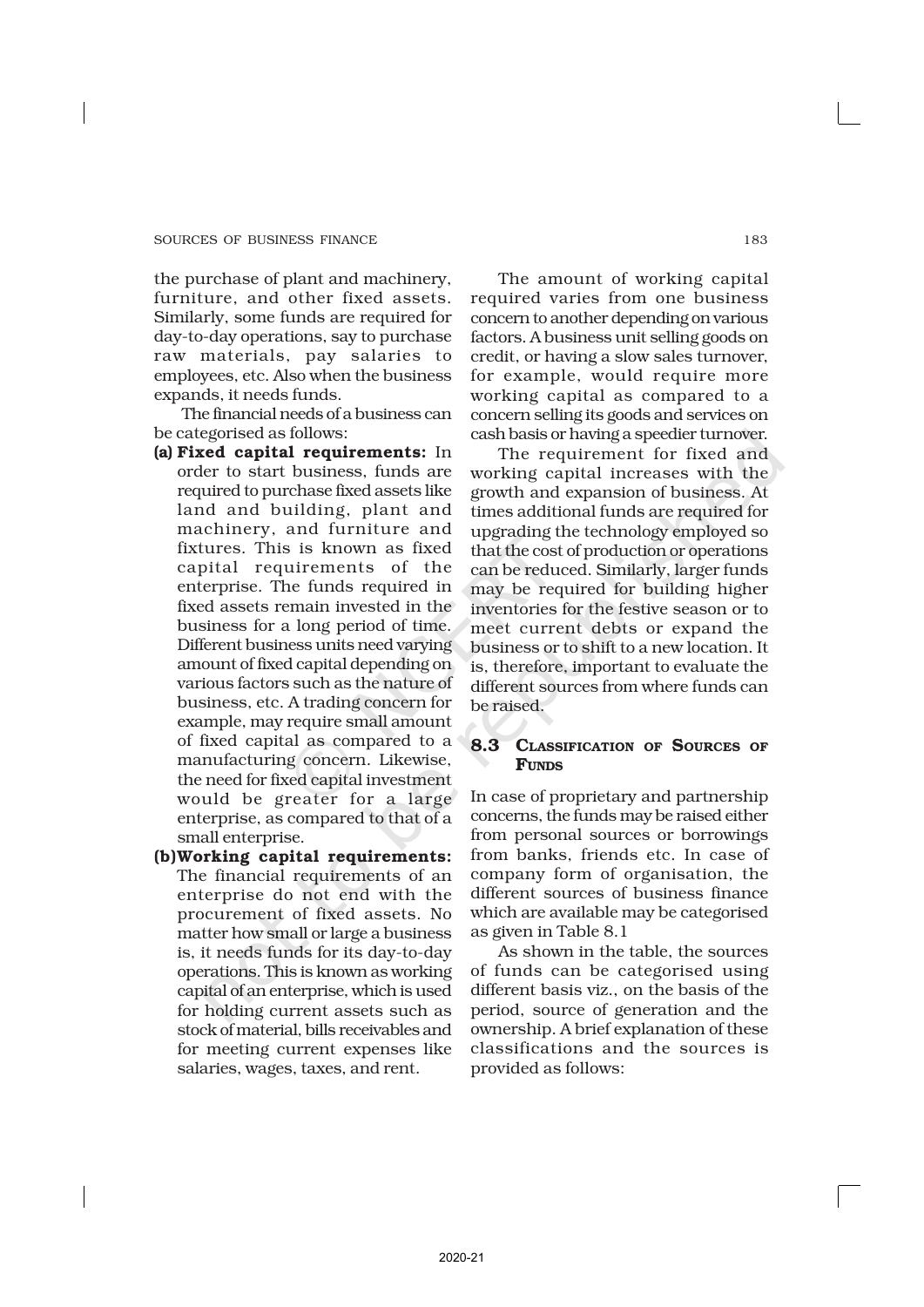

BUSINESS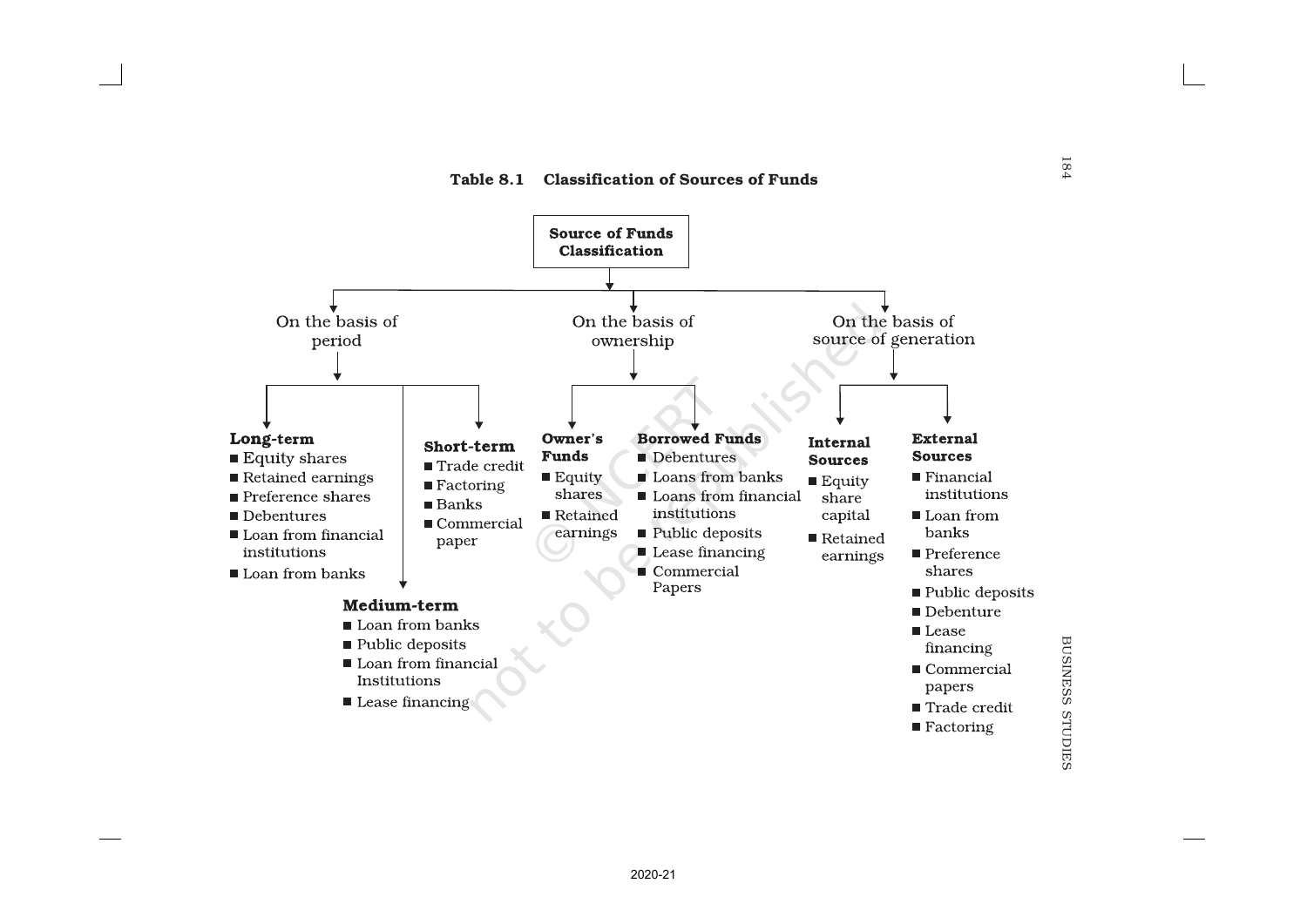# 8.3.1 Period Basis

On the basis of period, the different sources of funds can be categorised into three parts. These are long-term sources, medium-term sources and short-term sources.

The long-term sources fulfil the financial requirements of an enterprise for a period exceeding 5 years and include sources such as shares and debentures, long-term borrowings and loans from financial institutions. Such financing is generally required for the acquisition of fixed assets such as equipment, plant, etc.

Where the funds are required for a period of more than one year but less than five years, medium-term sources of finance are used. These sources include borrowings from commercial banks, public deposits, lease financing and loans from financial institutions.

Short-term funds are those which are required for a period not exceeding one year. Trade credit, loans from commercial banks and commercial papers are some of the examples of the sources that provide funds for short duration.

Short-term financing is most common for financing of current assets such as accounts receivable and inventories. Seasonal businesses that must build inventories in anticipation of selling requirements often need shortterm financing for the interim period between seasons. Wholesalers and manufacturers with a major portion of their assets tied up in inventories or receivables also require large amount of funds for a short period.

### 8.3.2 Ownership Basis

On the basis of ownership, the sources can be classified into 'owner's funds' and 'borrowed funds'. Owner's funds means funds that are provided by the owners of an enterprise, which may be a sole trader or partners or shareholders of a company. Apart from capital, it also includes profits reinvested in the business. The owner's capital remains invested in the business for a longer duration and is not required to be refunded during the life period of the business. Such capital forms the basis on which owners acquire their right of control of management. Issue of equity shares and retained earnings are the two important sources from where owner's funds can be obtained.

'Borrowed funds' on the other hand, refer to the funds raised through loans or borrowings. The sources for raising borrowed funds include loans from commercial banks, loans from financial institutions, issue of debentures, public deposits and trade credit. Such sources provide funds for a specified period, on certain terms and conditions and have to be repaid after the expiry of that period. A fixed rate of interest is paid by the borrowers on such funds. At times it puts a lot of burden on the business as payment of interest is to be made even when the earnings are low or when loss is incurred. Generally, borrowed funds are provided on the security of some fixed assets.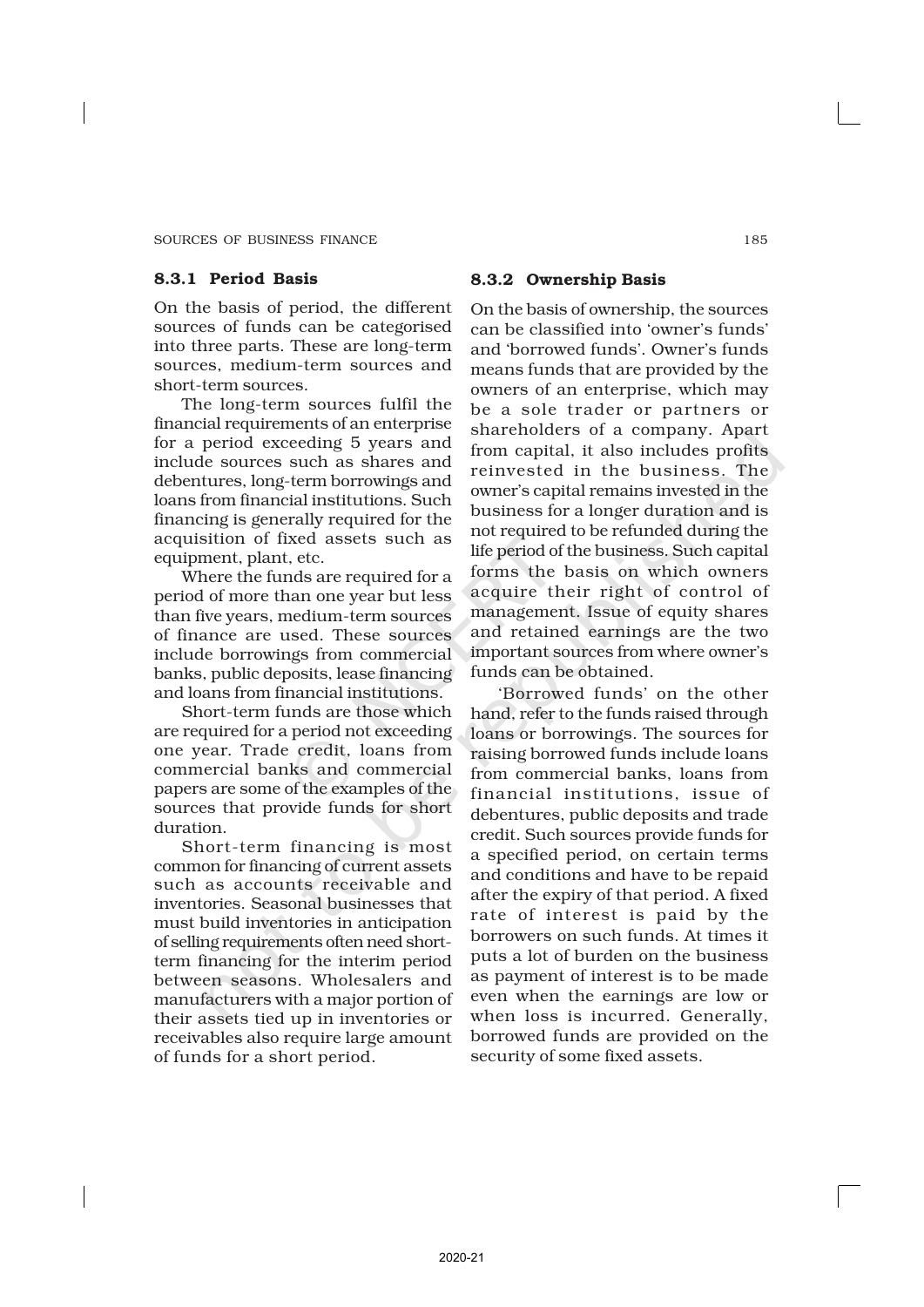# 8.3.3 Source of Generation Basis

Another basis of categorising the sources of funds can be whether the funds are generated from within the organisation or from external sources. Internal sources of funds are those that are generated from within the business. A business, for example, can generate funds internally by accelerating collection of receivables, disposing of surplus inventories and ploughing back its profit. The internal sources of funds can fulfill only limited needs of the business.

External sources of funds include those sources that lie outside an organisation, such as suppliers, lenders, and investors. When large amount of money is required to be raised, it is generally done through the use of external sources. External funds may be costly as compared to those raised through internal sources. In some cases, business is required to mortgage its assets as security while obtaining funds from external sources. Issue of debentures, borrowing from commercial banks and financial institutions and accepting public deposits are some of the examples of external sources of funds commonly used by business organisations.

# 8.4 SOURCES OF FINANCE

A business can raise funds from various sources. Each of the source has unique characteristics, which must be properly understood so that the best available source of raising funds can be identified. There is not a single best source of funds for all organisations. Depending on the situation, purpose, cost and associated risk, a choice may be made about the source to be used. For example, if a business wants to raise funds for meeting fixed capital requirements, long term funds may be required which can be raised in the form of owned funds or borrowed funds. Similarly, if the purpose is to meet the day-to-day requirements of business, the short term sources may be tapped. A brief description of various sources, along with their advantages and limitations is given below.

# 8.4.1 Retained Earnings

A company generally does not distribute all its earnings amongst the shareholders as dividends. A portion of the net earnings may be retained in the business for use in the future. This is known as retained earnings. It is a source of internal financing or selffinancing or 'ploughing back of profits'. The profit available for ploughing back in an organisation depends on many factors like net profits, dividend policy and age of the organisation.

#### Merits

The merits of retained earning as a source of finance are as follows:

- (i) Retained earnings is a permanent source of funds available to an organisation;
- (ii) It does not involve any explicit cost in the form of interest, dividend or floatation cost;
- (iii) As the funds are generated internally, there is a greater degree of operational freedom and flexibility;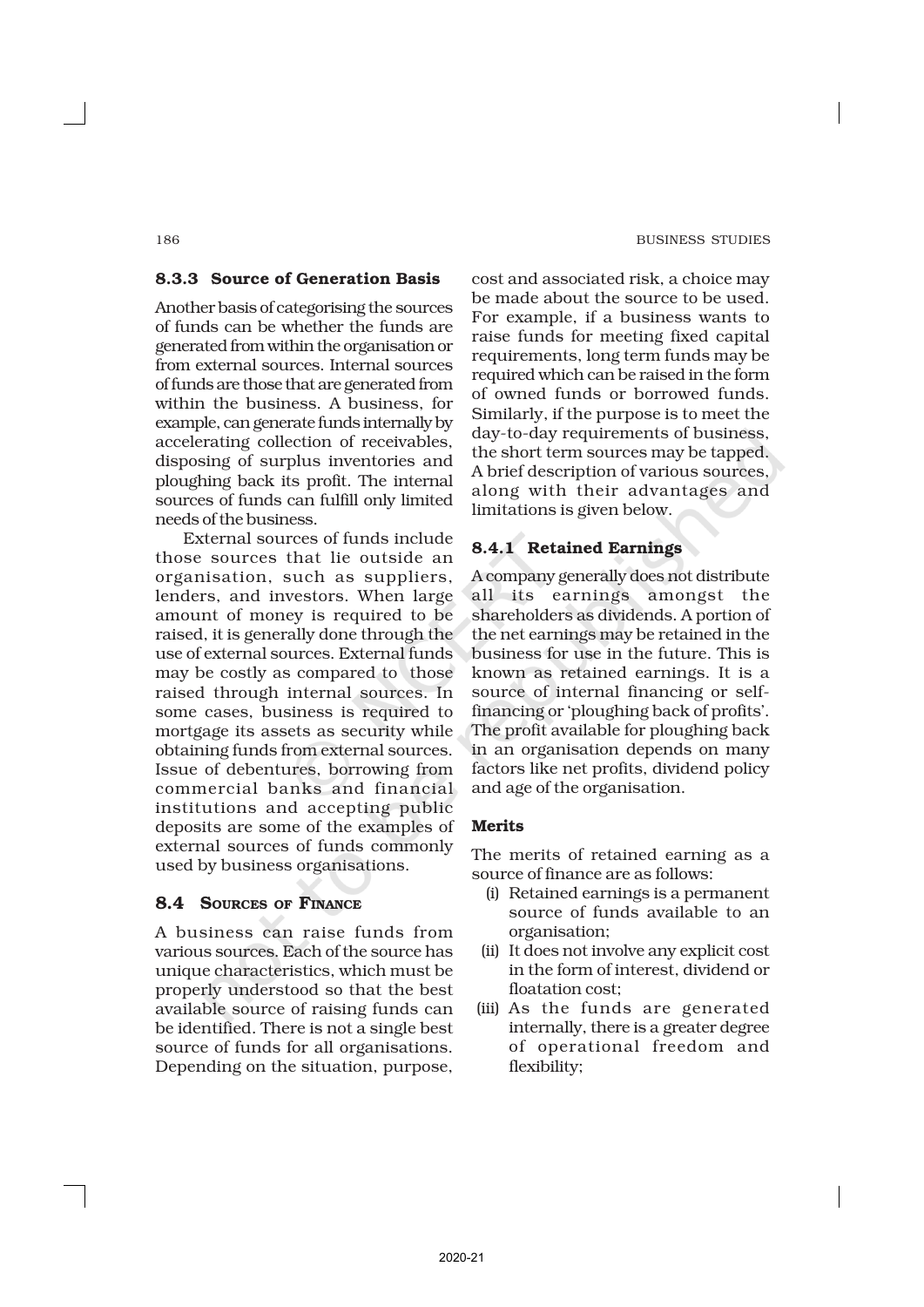- (iv) It enhances the capacity of the business to absorb unexpected losses;
- (v) It may lead to increase in the market price of the equity shares of a company.

# Limitations

Retained earning as a source of funds has the following limitations:

- (i) Excessive ploughing back may cause dissatisfaction amongst the shareholders as they would get lower dividends;
- (ii) It is an uncertain source of funds as the profits of business are fluctuating;
- (iii) The opportunity cost associated with these funds is not recognised by many firms. This may lead to sub-optimal use of the funds.

# 8.4.2 Trade Credit

Trade credit is the credit extended by one trader to another for the purchase of goods and services. Trade credit facilitates the purchase of supplies without immediate payment. Such credit appears in the records of the buyer of goods as 'sundry creditors' or 'accounts payable'. Trade credit is commonly used by business organisations as a source of short-term financing. It is granted to those customers who have reasonable amount of financial standing and goodwill. The volume and period of credit extended depends on factors such as reputation of the purchasing firm, financial position of the seller, volume of purchases, past

record of payment and degree of competition in the market. Terms of trade credit may vary from one industry to another and from one person to another. A firm may also offer different credit terms to different customers.

# Merits

The important merits of trade credit are as follows:

- (i) Trade credit is a convenient and continuous source of funds;
- (ii) Trade credit may be readily available in case the credit worthiness of the customers is known to the seller;
- (iii) Trade credit needs to promote the sales of an organisation;
- (iv) If an organisation wants to increase its inventory level in order to meet expected rise in the sales volume in the near future, it may use trade credit to, finance the same;
- (v) It does not create any charge on the assets of the firm while providing funds.

#### Limitations

Trade credit as a source of funds has certain limitations, which are given as follows:

- (i) Availability of easy and flexible trade credit facilities may induce a firm to indulge in overtrading, which may add to the risks of the firm;
- (ii) Only limited amount of funds can be generated through trade credit;
- (iii) It is generally a costly source of funds as compared to most other sources of raising money.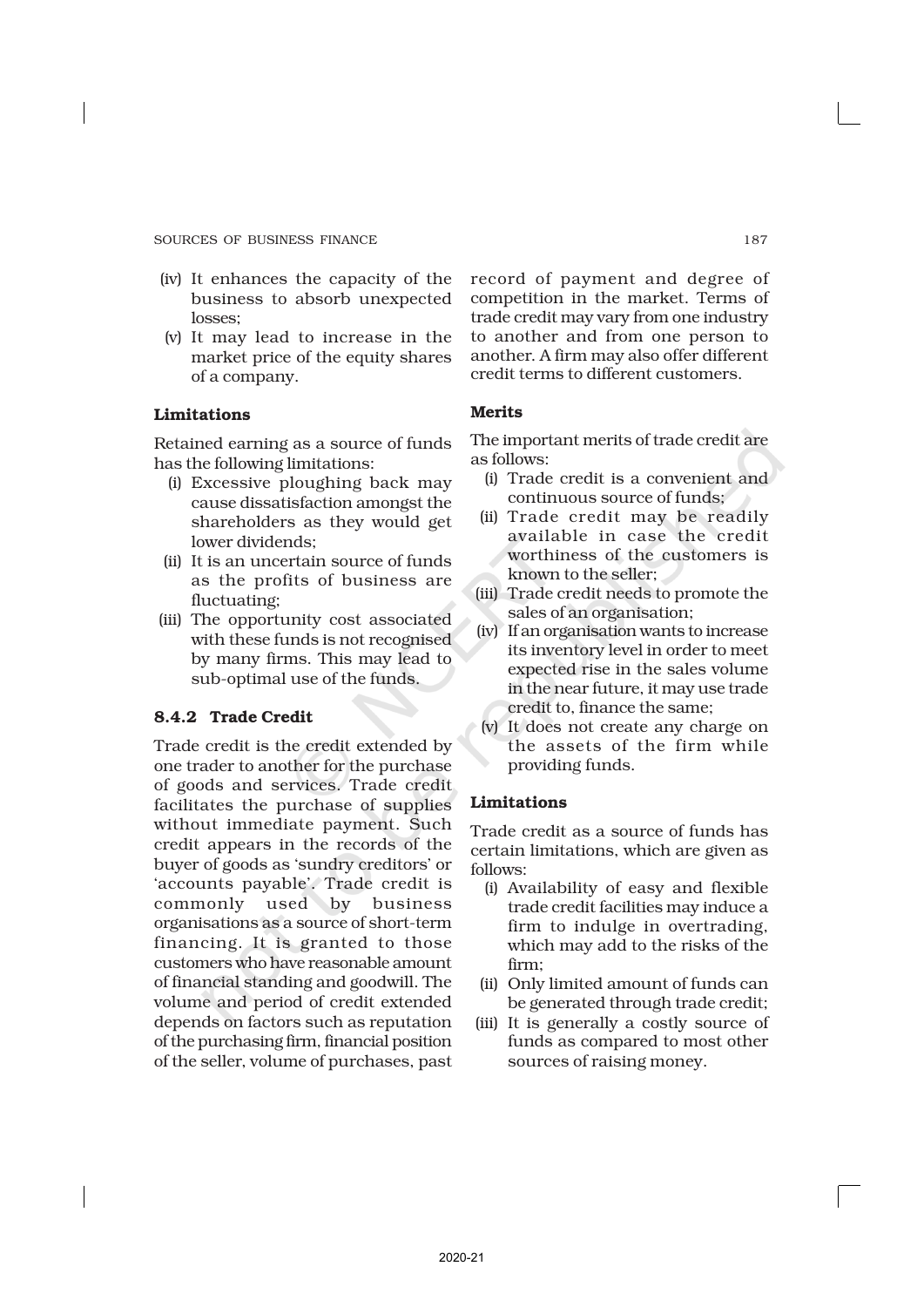# 8.4.3 Factoring

Factoring is a financial service under which the 'factor' renders various services which includes:

- (a) Discounting of bills (with or without recourse) and collection of the client's debts. Under this, the receivables on account of sale of goods or services are sold to the factor at a certain discount. The factor becomes responsible for all credit control and debt collection from the buyer and provides protection against any bad debt losses to the firm. There are two methods of factoring — recourse and non-recourse. Under recourse factoring, the client is not protected against the risk of bad debts. On the other hand, the factor assumes the entire credit risk under non-recourse factoring i.e., full amount of invoice is paid to the client in the event of the debt becoming bad.
- (b) Providing information about credit worthiness of prospective client's etc., Factors hold large amounts of information about the trading histories of the firms. This can be valuable to those who are using factoring services and can thereby avoid doing business with customers having poor payment record. Factors may also offer relevant consultancy services in the areas of finance, marketing, etc.

The factor charges fees for the services rendered. Factoring appeared on the Indian financial scene only in the early nineties as a result of RBI initiatives. The organisations that provides such

services include SBI Factors and Commercial Services Ltd., Canbank Factors Ltd., Foremost Factors Ltd., State Bank of India, Canara Bank, Punjab National Bank, Allahabad Bank. In addition, many non-banking finance companies and other agencies provide factoring service.

# Merits

The merits of factoring as a source of finance are as follows:

- (i) Obtaining funds through factoring is cheaper than financing through other means such as bank credit;
- (ii) With cash flow accelerated by factoring, the client is able to meet his/her liabilities promptly as and when these arise;
- (iii) Factoring as a source of funds is flexible and ensures a definite pattern of cash inflows from credit sales. It provides security for a debt that a firm might otherwise be unable to obtain;
- (iv) It does not create any charge on the assets of the firm;
- (v) The client can concentrate on other functional areas of business as the responsibility of credit control is shouldered by the factor.

### Limitations

The limitations of factoring as a source of finance are as follows:

- (i) This source is expensive when the invoices are numerous and smaller in amount;
- (ii) The advance finance provided by the factor firm is generally available at a higher interest cost than the usual rate of interest;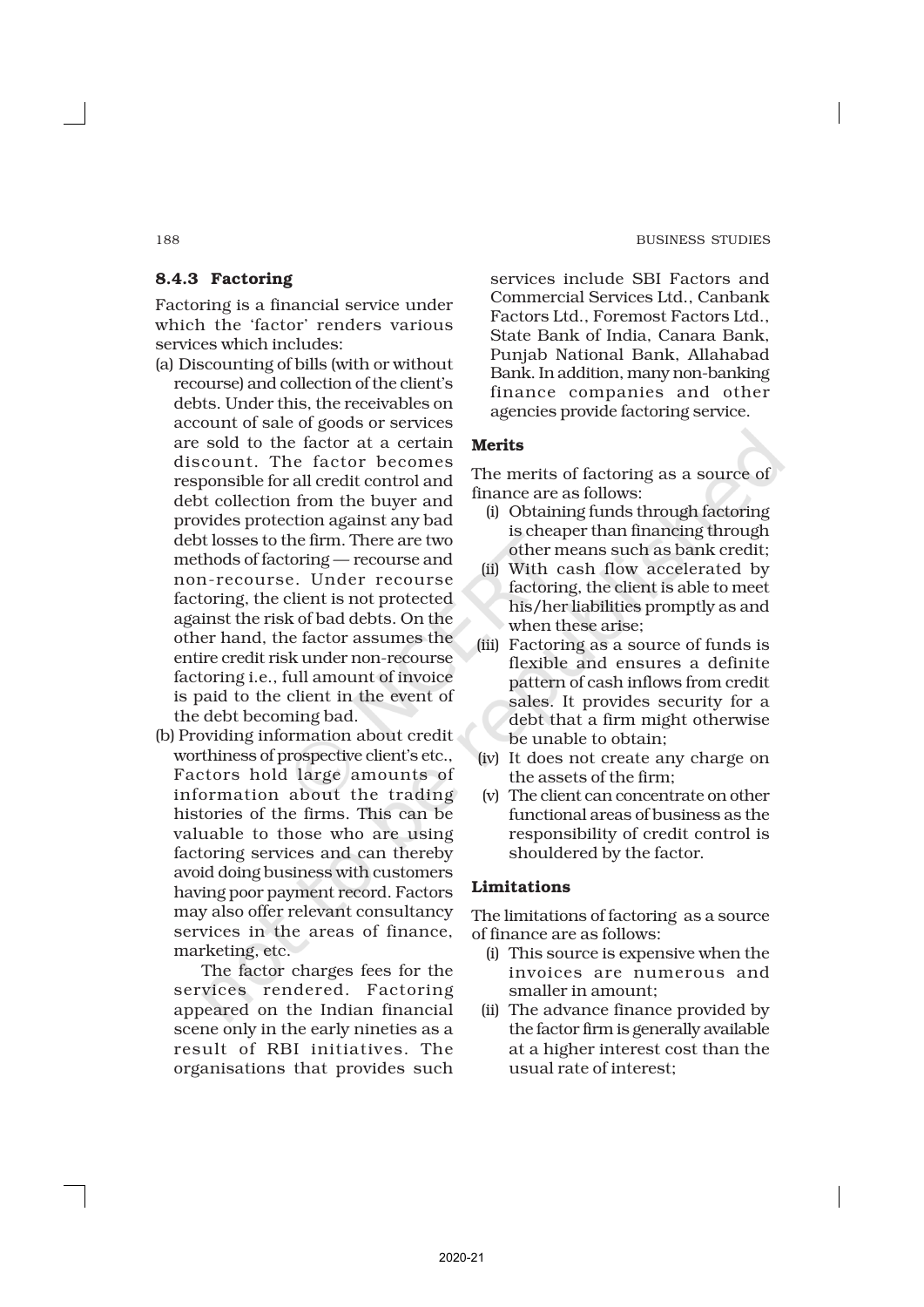(iii) The factor is a third party to the customer who may not feel comfortable while dealing with it.

# 8.4.4 Lease Financing

A lease is a contractual agreement whereby one party i.e., the owner of an asset grants the other party the right to use the asset in return for a periodic payment. In other words it is a renting of an asset for some specified period. The owner of the assets is called the 'lessor' while the party that uses the assets is known as the 'lessee' (see Box A). The lessee pays a fixed periodic amount called lease rental to the lessor for the use of the asset. The terms and conditions regulating the lease arrangements are given in the lease contract. At the end of the lease period, the asset goes back to the lessor. Lease finance provides an important means of modernisation and diversification to the firm. Such type of financing is more prevalent in the acquisition of such assets as computers and electronic equipment which become obsolete quicker because of the fast changing technological developments. While making the leasing decision, the cost of leasing an asset must be compared with the cost of owning the same.

# Merits

The important merits of lease financing are as follows:

- (i) It enables the lessee to acquire the asset with a lower investment;
- (ii) Simple documentation makes it easier to finance assets;
- (iii) Lease rentals paid by the lessee are deductible for computing taxable profits;
- (iv) It provides finance without diluting the ownership or control of business;
- (v) The lease agreement does not affect the debt raising capacity of an enterprise;
- (vi) The risk of obsolescence is borne by the lesser. This allows greater flexibility to the lessee to replace the asset.

# Limitations

The limitations of lease financing are given as below:

- (i) A lease arrangement may impose certain restrictions on the use of assets. For example, it may not allow the lessee to make any alteration or modification in the asset;
- (ii) The normal business operations may be affected in case the lease is not renewed;
- (iii) It may result in higher payout obligation in case the equipment is not found useful and the lessee opts for premature termination of the lease agreement; and
- (iv) The lessee never becomes the owner of the asset. It deprives him of the residual value of the asset.

# 8.4.5 Public Deposits

The deposits that are raised by organisations directly from the public are known as public deposits. Rates of interest offered on public deposits are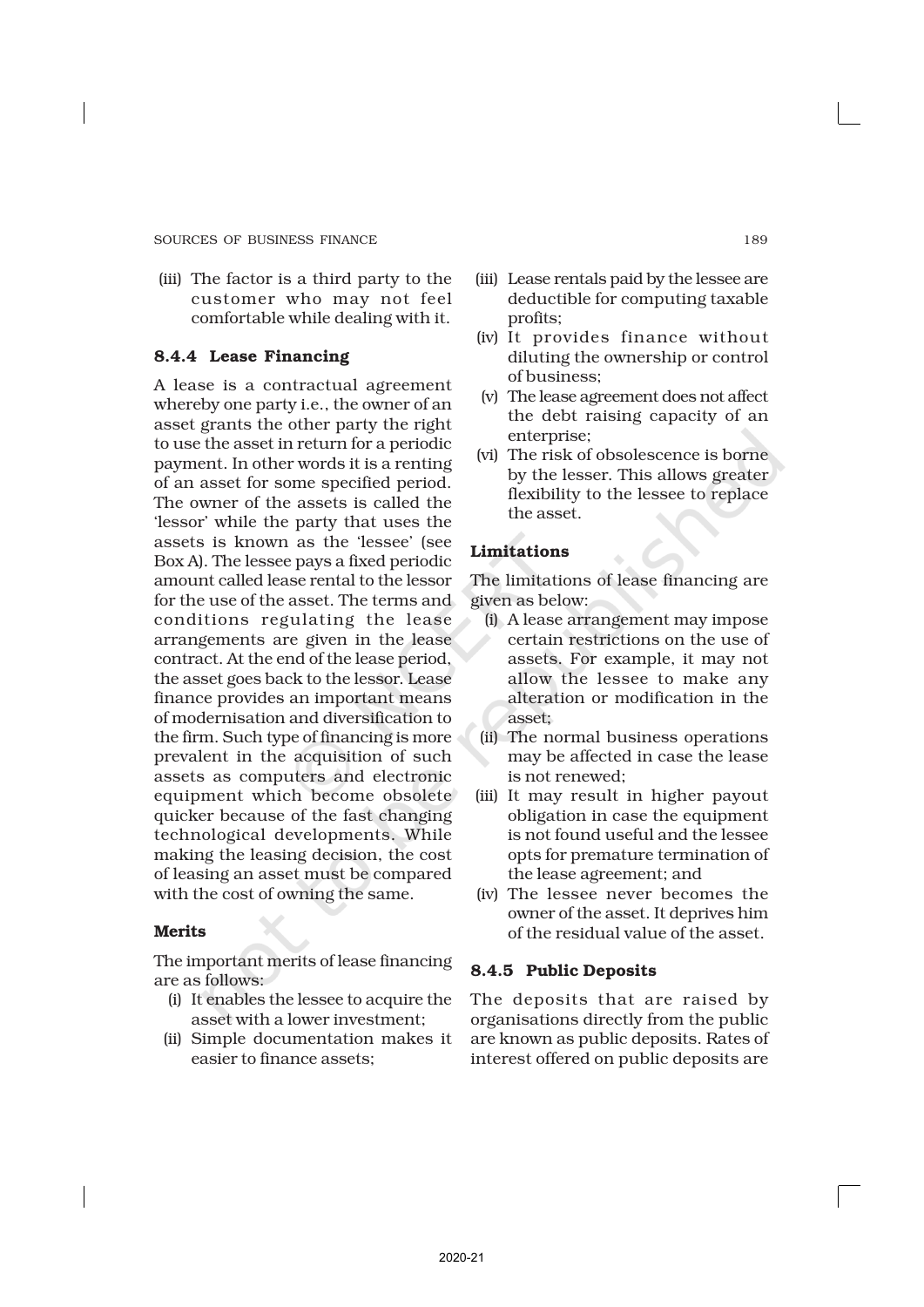usually higher than that offered on bank deposits. Any person who is interested in depositing money in an organisation can do so by filling up a prescribed form. The organisation in return issues a deposit receipt as acknowledgment of the debt. Public deposits can take care of both medium and short-term financial requirements of a business. The deposits are

beneficial to both the depositor as well as to the organisation. While the depositors get higher interest rate than that offered by banks, the cost of deposits to the company is less than the cost of borrowings from banks. Companies generally invite public deposits for a period upto three years. The acceptance of public deposits is regulated by the Reserve Bank of India.

## Box A

#### The Lessors

- 1. Specialised leasing companies: There are about 400-odd large companies which have an organisational focus on leasing, and hence, are known as leasing companies.
- 2. Banks and bank-subsidiaries: In February 1994, the RBI allowed banks to directly enter leasing. Till then, only bank subsidiaries were allowed to engage in leasing operations, which was regarded by the RBI as a non-banking activity.
- 3. Specialised financial institutions: A number of financial institutions, at the Central as well as the State level in India, use the lease instrument along with traditional financing instruments. Significantly, the ICICI is one of the pioneers in Indian leasing.
- 4. Manufacturer-lessors: As competition forces the manufacturer to add value to his sales, he finds the best way to sell the product on lease. Vendor leasing is gaining increasing importance. Presently, vendors of automobiles, consumer durables, etc., have alliances or joint ventures with leasing companies to offer lease finance against their products.

#### The Lessees

- 1. Public sector undertakings: This market has witnessed a good rate of growth in the past. There is an increasing number of both centrally as well as Stateowned entities which have resorted to lease financing.
- 2. Mid-market companies: The mid-market companies (i.e., companies with reasonably good creditworthiness but with lower public profile) have resorted to lease financing basically as an alternative to bank/institutional financing.
- 3. Consumers: Recent bad experience with corporate financing has focussed attention towards retail funding of consumer durables. For instance, car leasing is a big market in India today.
- 4. Government deptts. and authorities: One of the latest entrants in leasing markets is the government itself. Recently the Department of Telecommunications of the central government took the lead by floating tenders for lease finance worth about  $\bar{\tau}$  1000 crores.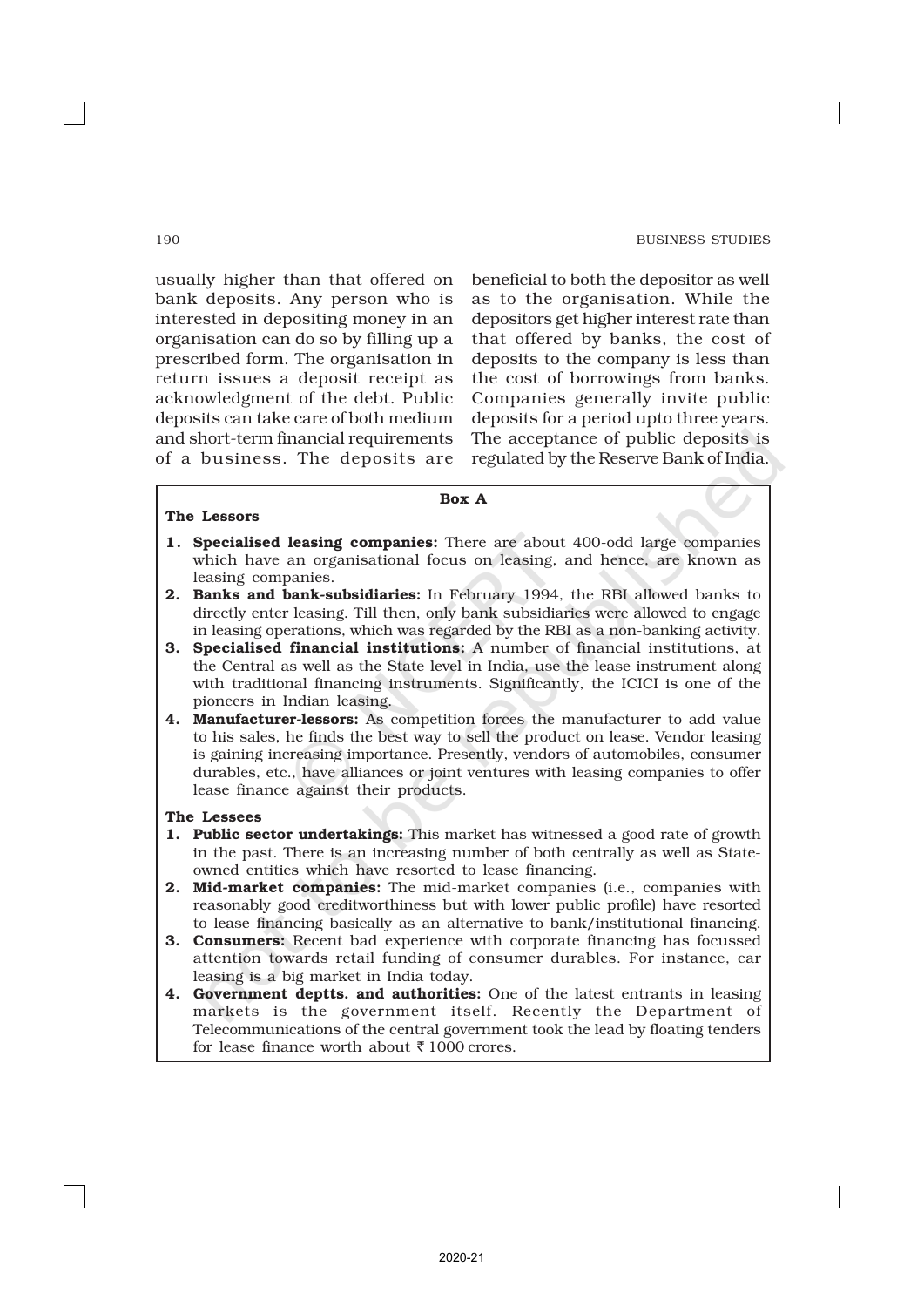# Merits

The merits of public deposits are:

- (i) The procedure of obtaining deposits is simple and does not contain restrictive conditions as are generally there in a loan agreement;
- (ii) Cost of public deposits is generally lower than the cost of borrowings from banks and financial institutions;
- (iii) Public deposits do not usually create any charge on the assets of the company. The assets can be used as security for raising loans from other sources;
- (iv) As the depositors do not have voting rights, the control of the company is not diluted.

# Limitations

The major limitation of public deposits are as follows:

- (i) New companies generally find it difficult to raise funds through public deposits;
- (ii) It is an unreliable source of finance as the public may not respond when the company needs money;
- (iii) Collection of public deposits may prove difficult, particularly when the size of deposits required is large.

# 8.4.6 Commercial Paper (CP)

Commercial Paper emerged as a source of short term finance in our country in the early nineties. Commercial paper is an unsecured promissory note issued by a firm to raise funds for a short period, varying from 90 days to 364 days. It is issued by one firm to other

business firms, insurance companies, pension funds and banks. The amount raised by CP is generally very large. As the debt is totally unsecured, the firms having good credit rating can issue the CP. Its regulation comes under the purview of the Reserve Bank of India.

The merits and limitations of a Commercial Paper are as follows:

# Merits

- (i) A commercial paper is sold on an unsecured basis and does not contain any restrictive conditions;
- (ii) As it is a freely transferable instrument, it has high liquidity;
- (iii) It provides more funds compared to other sources. Generally, the cost of CP to the issuing firm is lower than the cost of commercial bank loans;
- (iv) A commercial paper provides a continuous source of funds. This is because their maturity can be tailored to suit the requirements of the issuing firm. Further, maturing commercial paper can be repaid by selling new commercial paper;
- (v) Companies can park their excess funds in commercial paper thereby earning some good return on the same.

# Limitations

(i) Only financially sound and highly rated firms can raise money through commercial papers. New and moderately rated firms are not in a position to raise funds by this method;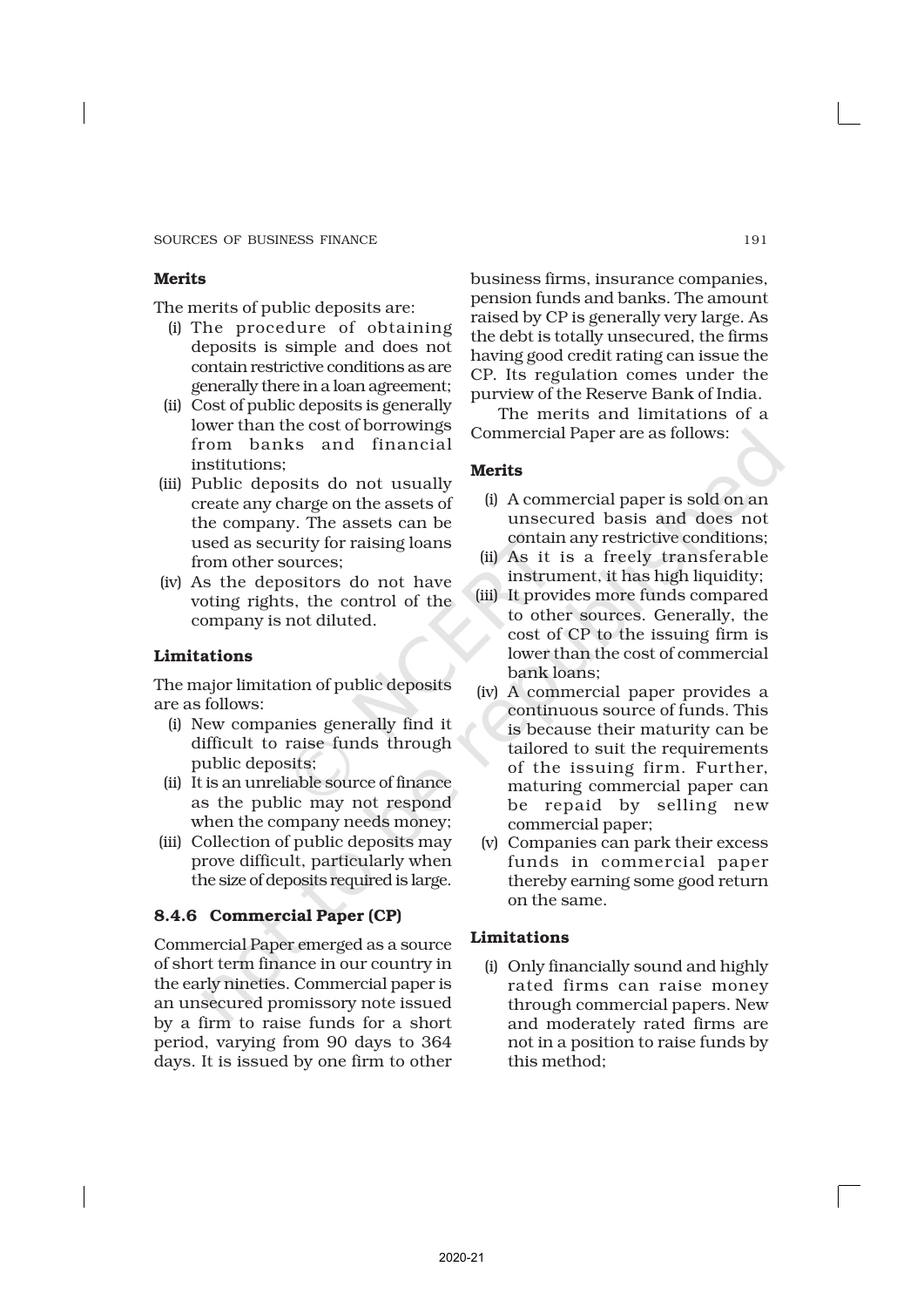- (ii) The size of money that can be raised through commercial paper is limited to the excess liquidity available with the suppliers of funds at a particular time;
- (iii) Commercial paper is an impersonal method of financing. As such if a firm is not in a position to redeem its paper due to financial difficulties, extending the maturity of a CP is not possible.

# 8.4.7 Issue of Shares

The capital obtained by issue of shares is known as share capital. The capital of a company is divided into small units called shares. Each share has its nominal value. For example, a company can issue 1,00,000 shares of Rs. 10 each for a total value of Rs. 10,00,000. The person holding the share is known as shareholder. There are two types of shares normally issued by a company. These are equity shares and preference shares. The money raised by issue of equity shares is called equity share capital, while the money raised by issue of preference shares is called preference share capital.

# (a) Equity Shares

Equity shares is the most important source of raising long term capital by a company. Equity shares represent the ownership of a company and thus the capital raised by issue of such shares is known as ownership capital or owner's funds. Equity share capital is a prerequisite to the creation of a company. Equity shareholders do not get a fixed

dividend but are paid on the basis of earnings by the company. They are referred to as 'residual owners' since they receive what is left after all other claims on the company's income and assets have been settled. They enjoy the reward as well as bear the risk of ownership. Their liability, however, is limited to the extent of capital contributed by them in the company. Further, through their right to vote, these shareholders have a right to participate in the management of the company.

# Merits

The important merits of raising funds through issuing equity shares are given as below:

- (i) Equity shares are suitable for investors who are willing to assume risk for higher returns;
- (ii) Payment of dividend to the equity shareholders is not compulsory. Therefore, there is no burden on the company in this respect;
- (iii) Equity capital serves as permanent capital as it is to be repaid only at the time of liquidation of a company. As it stands last in the list of claims, it provides a cushion for creditors, in the event of winding up of a company;
- (iv) Equity capital provides credit worthiness to the company and confidence to prospective loan providers;
- (v) Funds can be raised through equity issue without creating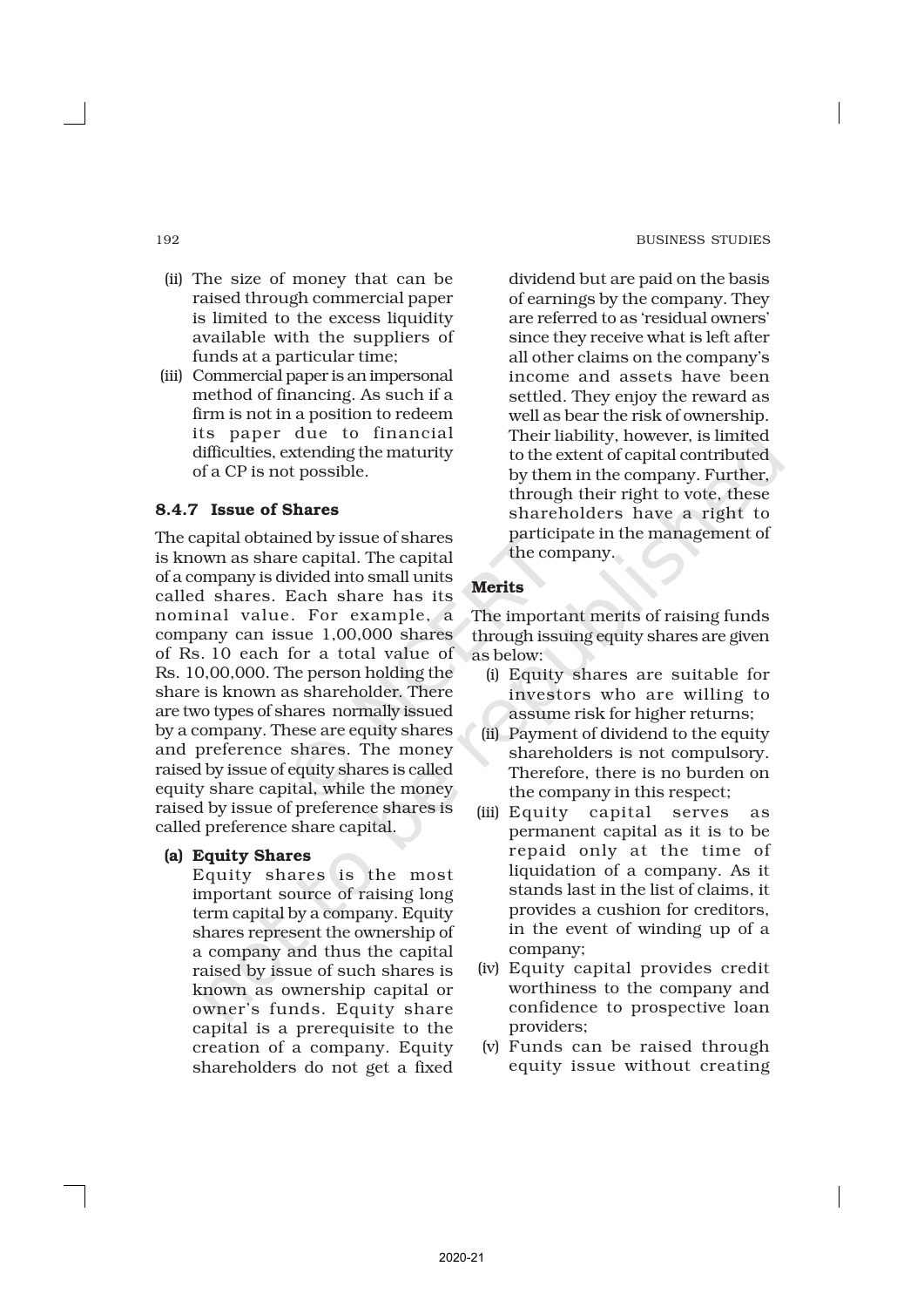any charge on the assets of the company. The assets of a company are, therefore, free to be mortgaged for the purpose of borrowings, if the need be;

(vi) Democratic control over management of the company is assured due to voting rights of equity shareholders.

# Limitations

The major limitations of raising funds through issue of equity shares are as follows:

- (i) Investors who want steady income may not prefer equity shares as equity shares get fluctuating returns;
- (ii) The cost of equity shares is generally more as compared to the cost of raising funds through other sources;
- (iii) Issue of additional equity shares dilutes the voting power, and earnings of existing equity shareholders;
- (iv) More formalities and procedural delays are involved while raising funds through issue of equity share.

# (b) Preference Shares

The capital raised by issue of preference shares is called preference share capital. The preference shareholders enjoy a preferential position over equity shareholders in two ways: (i) receiving a fixed rate of dividend, out of the net profits of the company, before any dividend is declared for equity shareholders;

and (ii) receiving their capital after the claims of the company's creditors have been settled, at the time of liquidation. In other words, as compared to the equity shareholders, the preference shareholders have a preferential claim over dividend and repayment of capital. Preference shares resemble debentures as they bear fixed rate of return. Also as the dividend is payable only at the discretion of the directors and only out of profit after tax, to that extent, these resemble equity shares. Thus, preference shares have some characteristics of both equity shares and debentures. Preference shareholders generally do not enjoy any voting rights. A company can issue different types of preference shares (see Box B).

# Merits

The merits of preference shares are given as follows:

- (i) Preference shares provide reasonably steady income in the form of fixed rate of return and safety of investment;
- (ii) Preference shares are useful for those investors who want fixed rate of return with comparatively low risk;
- (iii) It does not affect the control of equity shareholders over the management as preference shareholders don't have voting rights;
- (iv) Payment of fixed rate of dividend to preference shares may enable a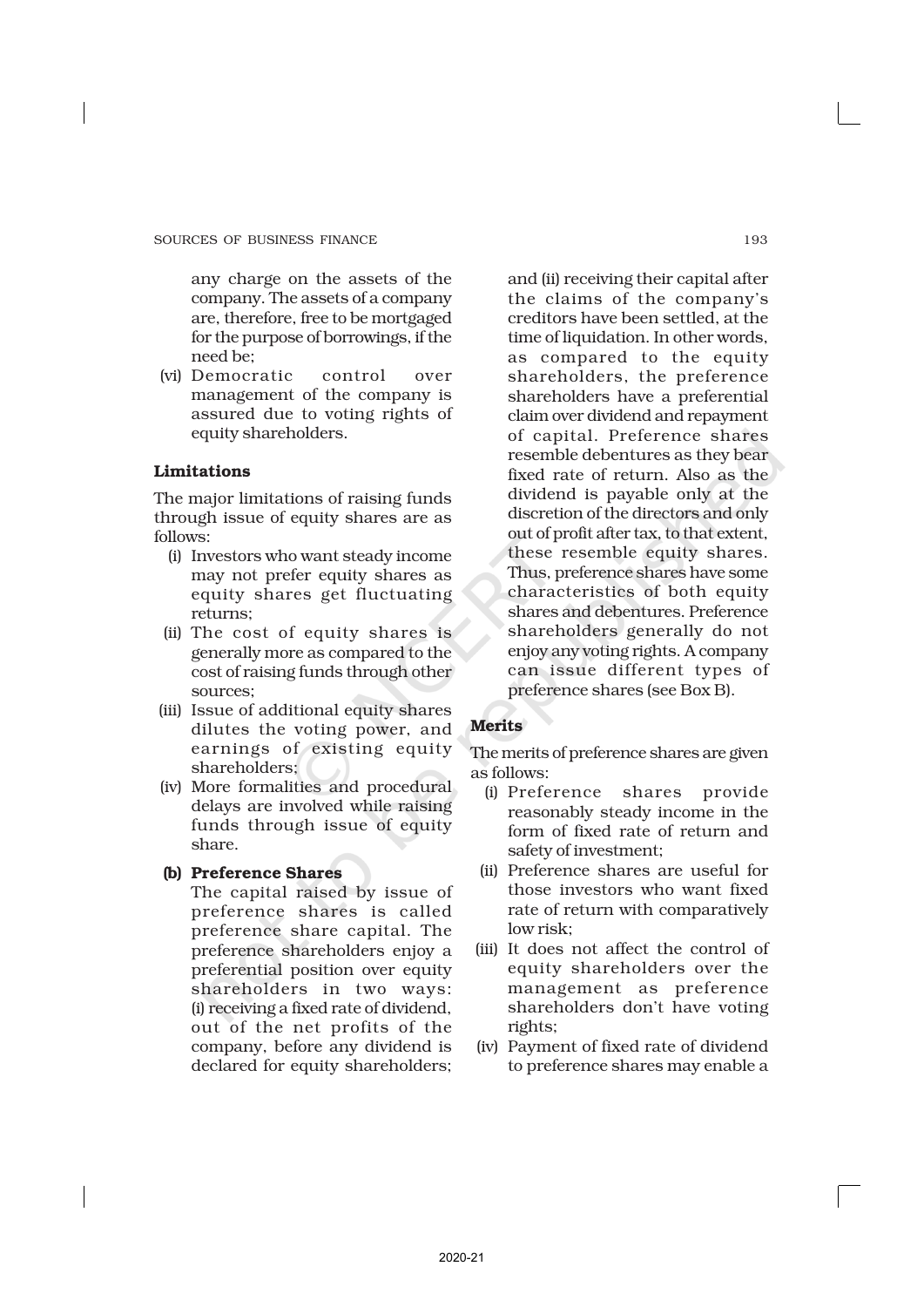company to declare higher rates of dividend for the equity shareholders in good times;

- (v) Preference shareholders have a preferential right of repayment over equity shareholders in the event of liquidation of a company;
- (vi) Preference capital does not create any sort of charge against the assets of a company.

# Limitations

The major limitations of preference shares as source of business finance are as follows:

- (i) Preference shares are not suitable for those investors who are willing to take risk and are interested in higher returns;
- (ii) Preference capital dilutes the claims of equity shareholders over assets of the company;
- (iii) The rate of dividend on preference shares is generally higher than the rate of interest on debentures;

cannot be converted into equity shares.

- (iv) As the dividend on these shares is to be paid only when the company earns profit, there is no assured return for the investors. Thus, these shares may not be very attractive to the investors;
- (v) The dividend paid is not deductible from profits as expense. Thus, there is no tax saving as in the case of interest on loans.

# 8.4.8 Debentures

Debentures are an important instrument for raising long term debt capital. A company can raise funds through issue of debentures, which bear a fixed rate of interest. The debenture issued by a company is an acknowledgment that the company has borrowed a certain amount of money, which it promises to repay at a future date. Debenture holders are, therefore, termed as creditors of the company. Debenture holders are paid a fixed stated amount of interest at specified

# Box B Types of Preference Shares 1. Cumulative and Non-Cumulative: The preference shares which enjoy the right to accumulate unpaid dividends in the future years, in case the same is not paid during a year are known as cumulative preference shares. On the other hand, on non-cumulative shares, dividend is not accumulated if it is not paid in a particular year. 2. Participating and Non-Participating: Preference shares which have a right to participate in the further surplus of a company shares which after dividend at a certain rate has been paid on equity shares are called participating preference shares. The non-participating preference are such which do not enjoy such rights of participation in the profits of the company. 3. Convertible and Non-Convertible: Preference shares that can be converted into equity shares within a specified period of time are known as convertible

preference shares. On the other hand, non-convertible shares are such that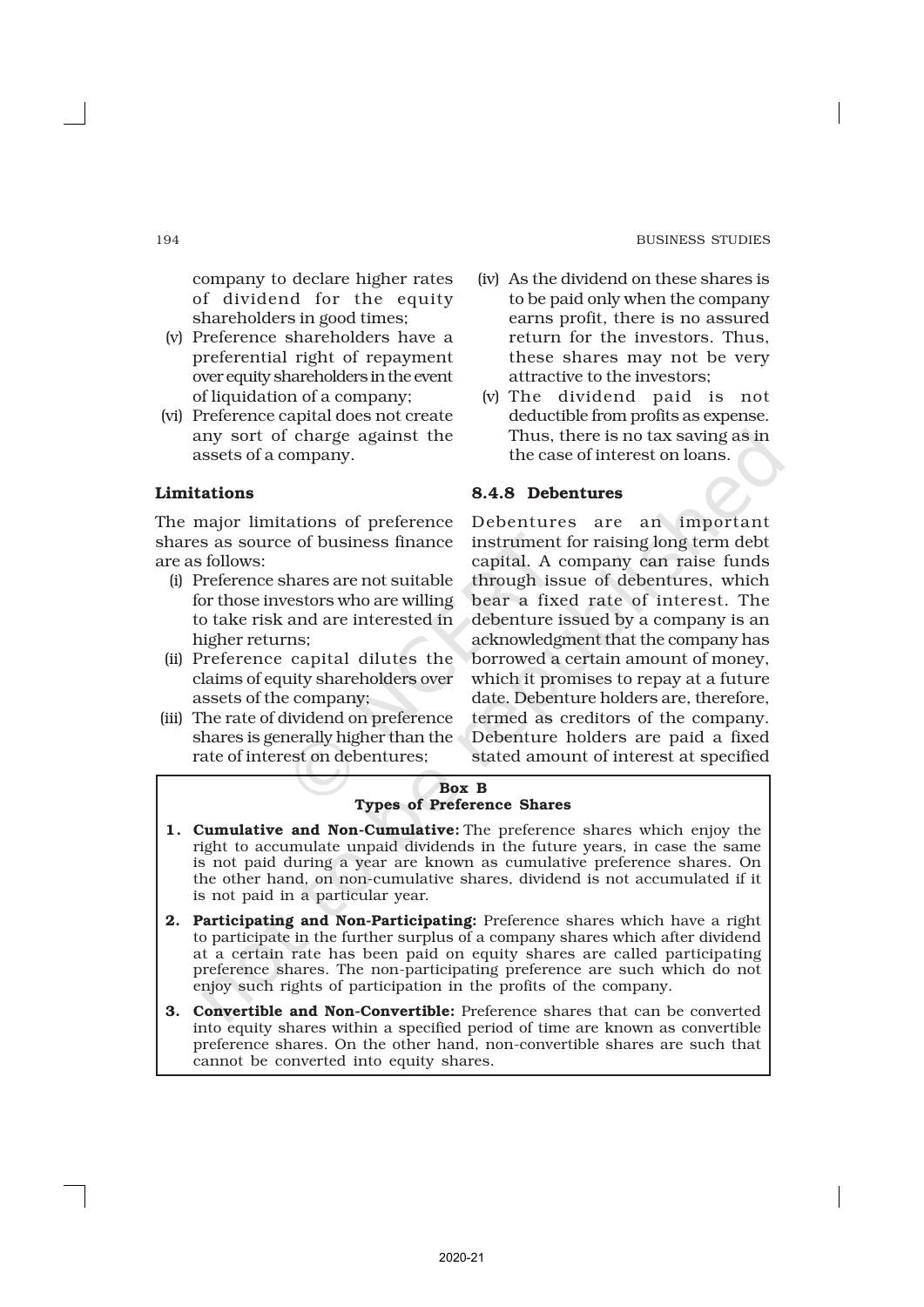intervals say six months or one year. Public issue of debentures requires that the issue be rated by a credit rating agency like CRISIL (Credit Rating and Information Services of India Ltd.) on aspects like track record of the company, its profitability, debt servicing capacity, credit worthiness and the perceived risk of lending. A company can issue different types of debentures (see Box C and D). Issue of Zero Interest Debentures (ZID) which do not carry any explicit rate of interest has also become popular in recent years. The difference between the face value of the debenture and its purchase price is the return to the investor.

# Merits

The merits of raising funds through debentures are given as follows:

- (i) It is preferred by investors who want fixed income at lesser risk;
- (ii) Debentures are fixed charge funds and do not participate in profits of the company;
- (iii) The issue of debentures is suitable in the situation when the sales and earnings are relatively stable;
- (iv) As debentures do not carry voting rights, financing through debentures does not dilute control of equity shareholders on management;
- (v) Financing through debentures is less costly as compared to cost of preference or equity capital as the interest payment on debentures is tax deductible.

# Limitations

Debentures as source of funds has certain limitations. These are given as follows:

- (i) As fixed charge instruments, debentures put a permanent burden on the earnings of a company. There is a greater risk when earnings of the company fluctuate;
- (ii) In case of redeemable debentures, the company has to make provisions for repayment on the specified date, even during periods of financial difficulty;
- (iii) Each company has certain borrowing capacity. With the issue of debentures, the capacity of a company to further borrow funds reduces.

### 8.4.9 Commercial Banks

Commercial banks occupy a vital position as they provide funds for different purposes as well as for different time periods. Banks extend loans to firms of all sizes and in many ways, like, cash credits, overdrafts, term loans, purchase/discounting of bills, and issue of letter of credit. The rate of interest charged by banks depends on various factors such as the characteristics of the firm and the level of interest rates in the economy. The loan is repaid either in lump sum or in installments.

Bank credit is not a permanent source of funds. Though banks have started extending loans for longer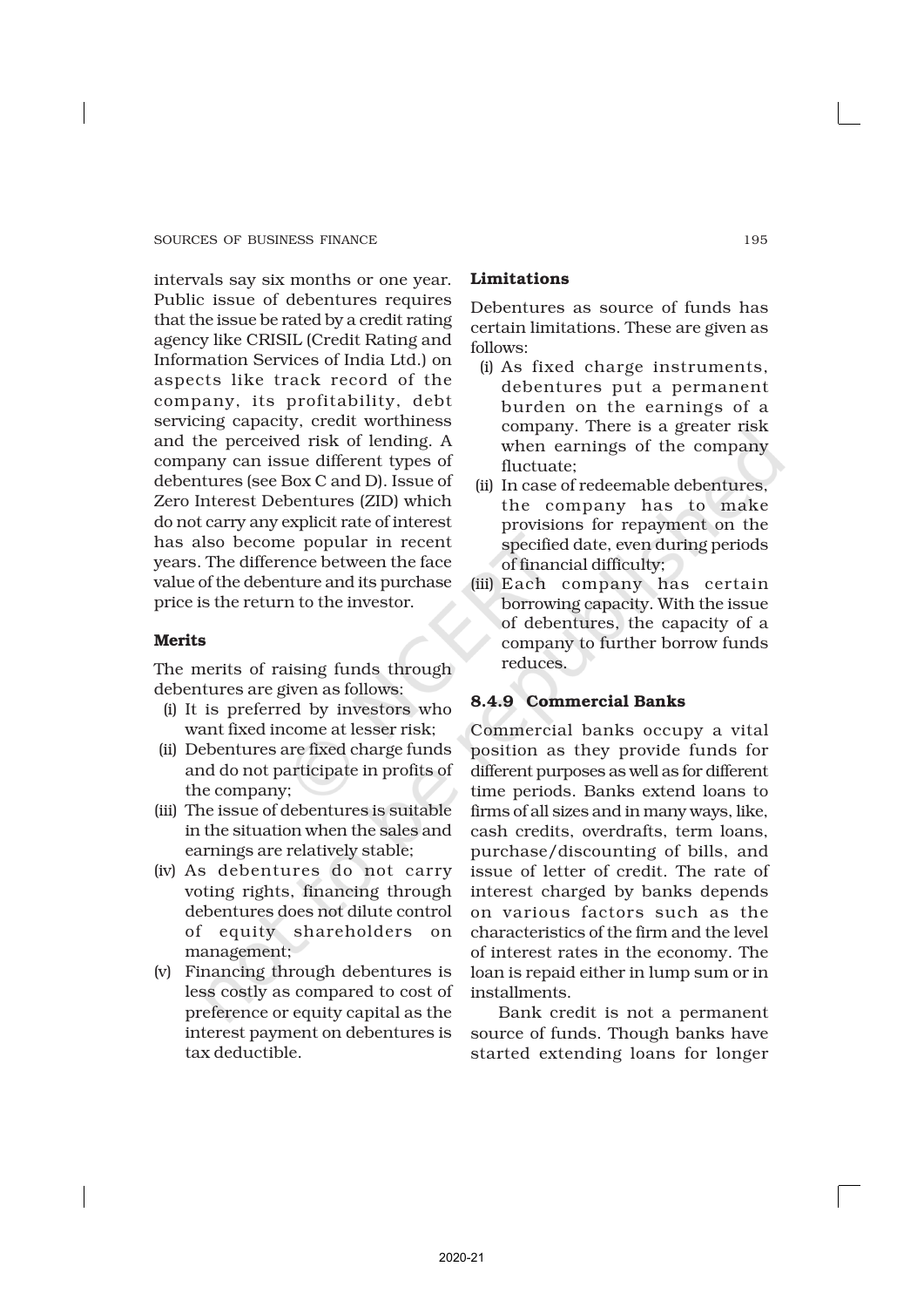#### 196 BUSINESS STUDIES

periods, generally such loans are used for medium to short periods. The borrower is required to provide some security or create a charge on the assets of the firm before a loan is sanctioned by a commercial bank.

# Merits

The merits of raising funds from a commercial bank are as follows:

- (i) Banks provide timely assistance to business by providing funds as and when needed by it.
- (ii) Secrecy of business can be maintained as the information supplied to the bank by the borrowers is kept confidential;
- (iii) Formalities such as issue of prospectus and underwriting are not required for raising loans from a bank. This, therefore, is an easier source of funds;

(iv) Loan from a bank is a flexible source of finance as the loan amount can be increased according to business needs and can be repaid in advance when funds are not needed.

# Limitations

The major limitations of commercial banks as a source of finance are as follows:

- (i) Funds are generally available for short periods and its extension or renewal is uncertain and difficult;
- (ii) Banks make detailed investigation of the company's affairs, financial structure etc., and may also ask for security of assets and personal sureties. This makes the procedure of obtaining funds slightly difficult;

# Box C Types of Debentures

- 1. Secured and Unsecured: Secured debentures are such which create a charge on the assets of the company, thereby mortgaging the assets of the company. Unsecured debentures on the other hand do not carry any charge or security on the assets of the company.
- 2. Registered and Bearer: Registered debentures are those which are duly recorded in the register of debenture holders maintained by the company. These can be transferred only through a regular instrument of transfer. In contrast, the debentures which are transferable by mere delivery are called bearer debentures.
- 3. Convertible and Non-Convertible: Convertible debentures are those debentures that can be converted into equity shares after the expiry of a specified period. On the other hand, non-convertible debentures are those which cannot be converted into equity shares.
- 4. First and Second: Debentures that are repaid before other debentures are repaid are known as first debentures. The second debentures are those which are paid after the first debentures have been paid back.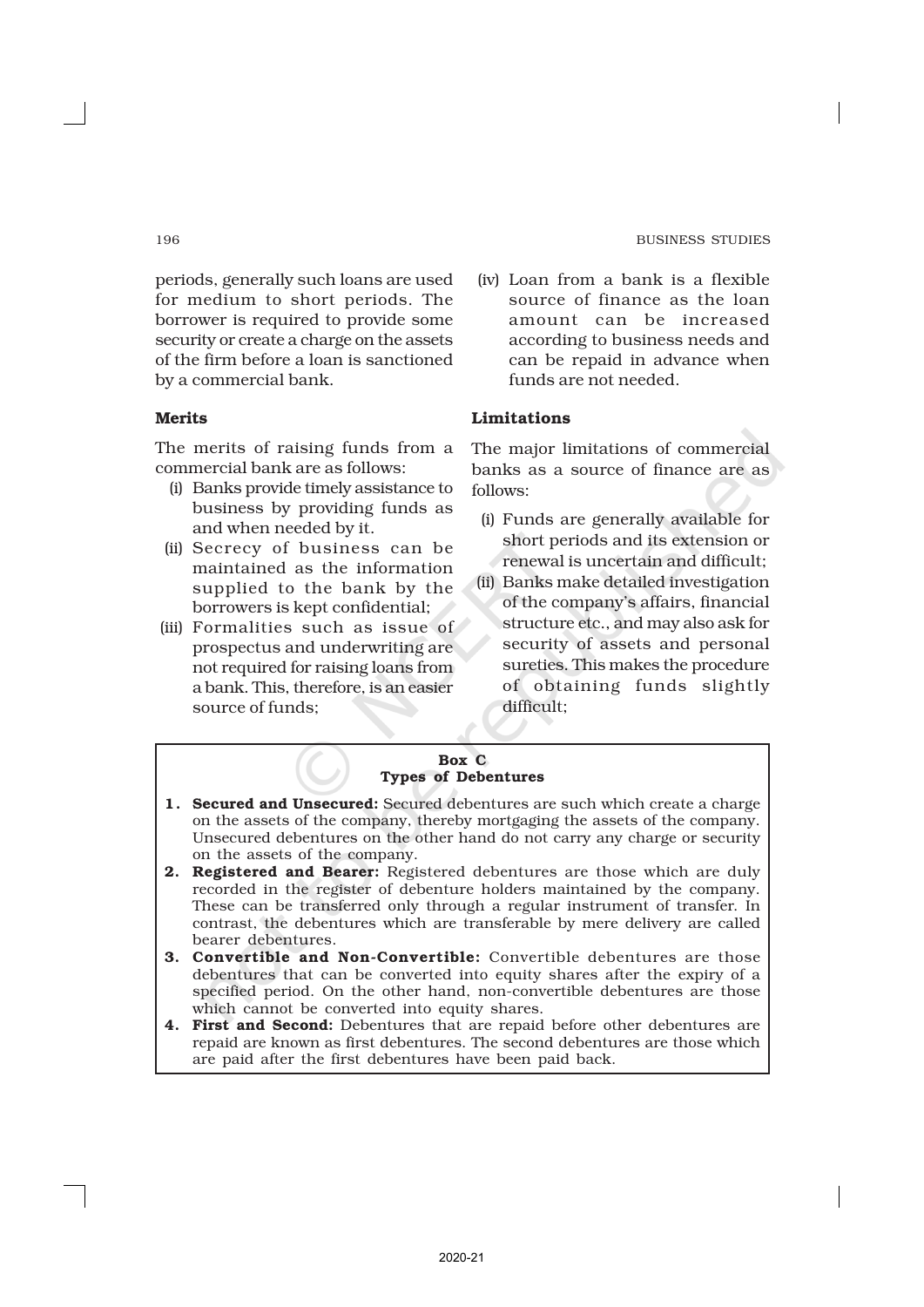(iii) In some cases, difficult terms and conditions are imposed by banks. for the grant of loan. For example, restrictions may be imposed on the sale of mortgaged goods, thus making normal business working difficult.

# 8.4.10 Financial Institutions

The government has established a number of financial institutions all over the country to provide finance to business organisations (see Box E). These institutions are established by the central as well as state governments. They provide both owned capital and loan capital for long and medium term requirements and supplement the traditional financial agencies like commercial banks. As these institutions aim at promoting the industrial development of a country, these are also called 'development banks'. In addition to providing financial assistance, these institutions also conduct market surveys and provide technical assistance and managerial services to people who run the enterprises. This source of financing is considered suitable when large funds for longer duration are required for expansion, reorganisation and modernisation of an enterprise.

# Merits

The merits of raising funds through financial institutions are as follows:

(i) Financial institutions provide longterm finance, which are not provided by commercial banks;

- (ii) Besides providing funds, many of these institutions provide financial, managerial and technical advice and consultancy to business firms;
- (iii) Obtaining loan from financial institutions increases the goodwill of the borrowing company in the capital market. Consequently, such a company can raise funds easily from other sources as well;
- (iv) As repayment of loan can be made in easy instalments, it does not prove to be much of a burden on the business;
- (v) The funds are made available even during periods of depression, when other sources of finance are not available.

# Limitations

The major limitations of raising funds from financial institutions are as given below:

- (i) Financial institutions follow rigid criteria for grant of loans. Too many formalities make the procedure time consuming and expensive;
- (ii) Certain restrictions such as restriction on dividend payment are imposed on the powers of the borrowing company by the financial institutions;
- (iii) Financial institutions may have their nominees on the Board of Directors of the borrowing company thereby restricting the powers of the company.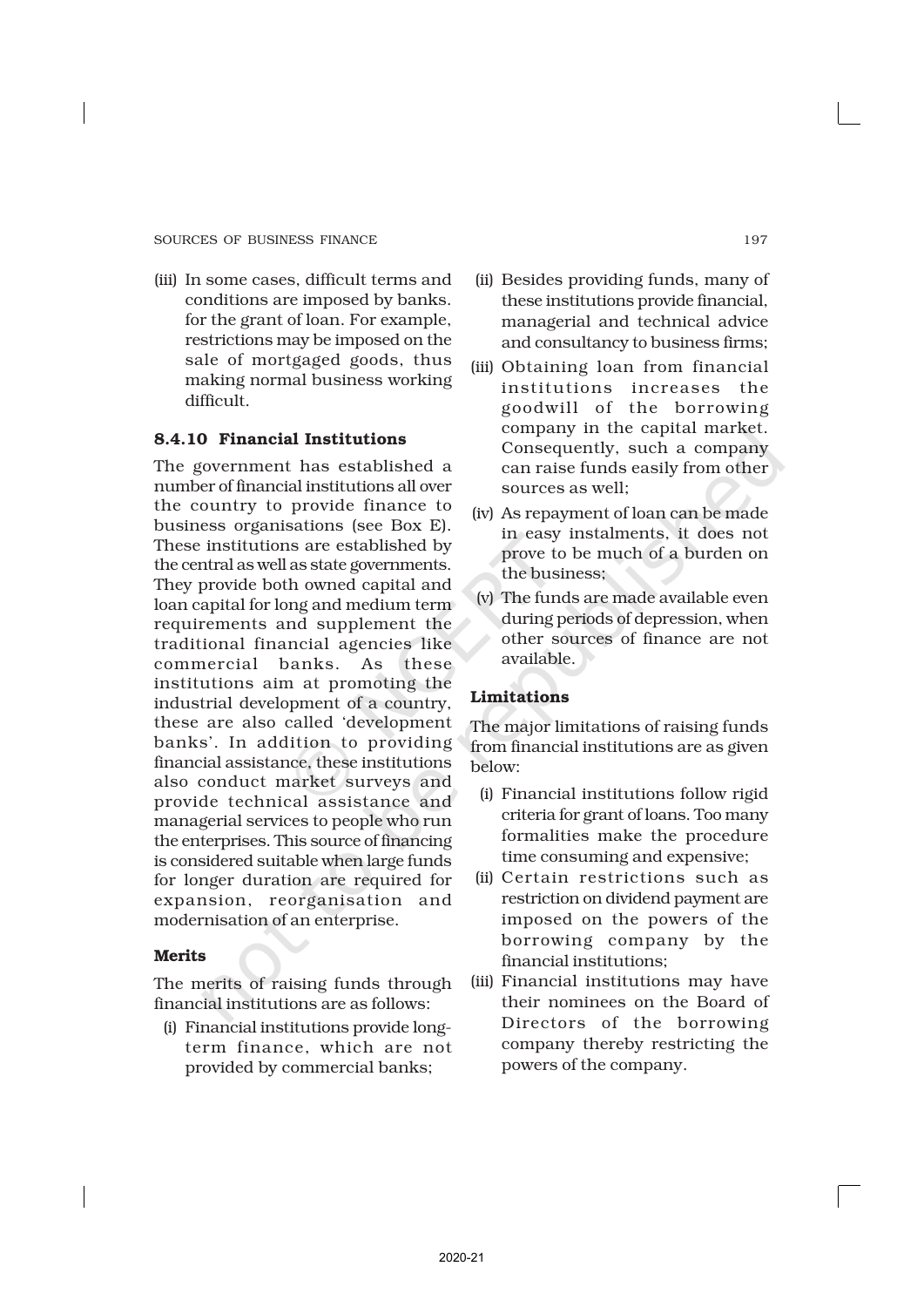# BOX D

#### Inter Corporate Deposits (ICD)

Inter Corporate Deposits are unsecured short-term deposits made by a company with another company. ICD market is used for short-term cash management of a large corporate. As per the RBI guidelines, the minimum period of ICDs is 7 days which can be extended to one year.

The three types of Inter Corporate Deposits are:

- (i) Three months deposits;
- (ii) Six months deposits;
- (iii) Call deposits.

Interest rate on ICDs may remain fixed or may be floating. The rate of interest on these deposits is higher than that of banks. These deposits are usually considered by the borrower company to solve problems of short-term funds insufficiency.

# 8.5 INTERNATIONAL FINANCING

In addition to the sources discussed above, there are various avenues for organisations to raise funds internationally. With the opening up of an economy and the operations of the business organisations becoming global, Indian companies have an access to funds in global capital market. Various international sources from where funds may be generated include: (i) Commercial Banks: Commercial banks all over the world extend foreign currency loans for business purposes. They are an important source of financing non-trade international operations. The types of loans and services provided by banks vary from country to country. For example, Standard Chartered emerged as a major source of foreign currency loans to the Indian industry.

(ii) International Agencies and Development Banks: A number of international agencies and development banks have emerged over the years to finance international trade and business. These bodies provide long and medium term loans and grants to promote the development of economically backward areas in the world. These bodies were set up by the Governments of developed countries of the world at national, regional and international levels for funding various projects. The more notable among them include International Finance Corporation (IFC), EXIM Bank and Asian Development Bank.

(iii) International Capital Markets: Modern organisations including multinational companies depend upon sizeable borrowings in rupees as well as in foreign currency. Prominent financial instruments used for this purpose are:

(a) Global Depository Receipts (GDR's): The local currency shares of a company are delivered to the depository bank. The depository bank issues depository receipts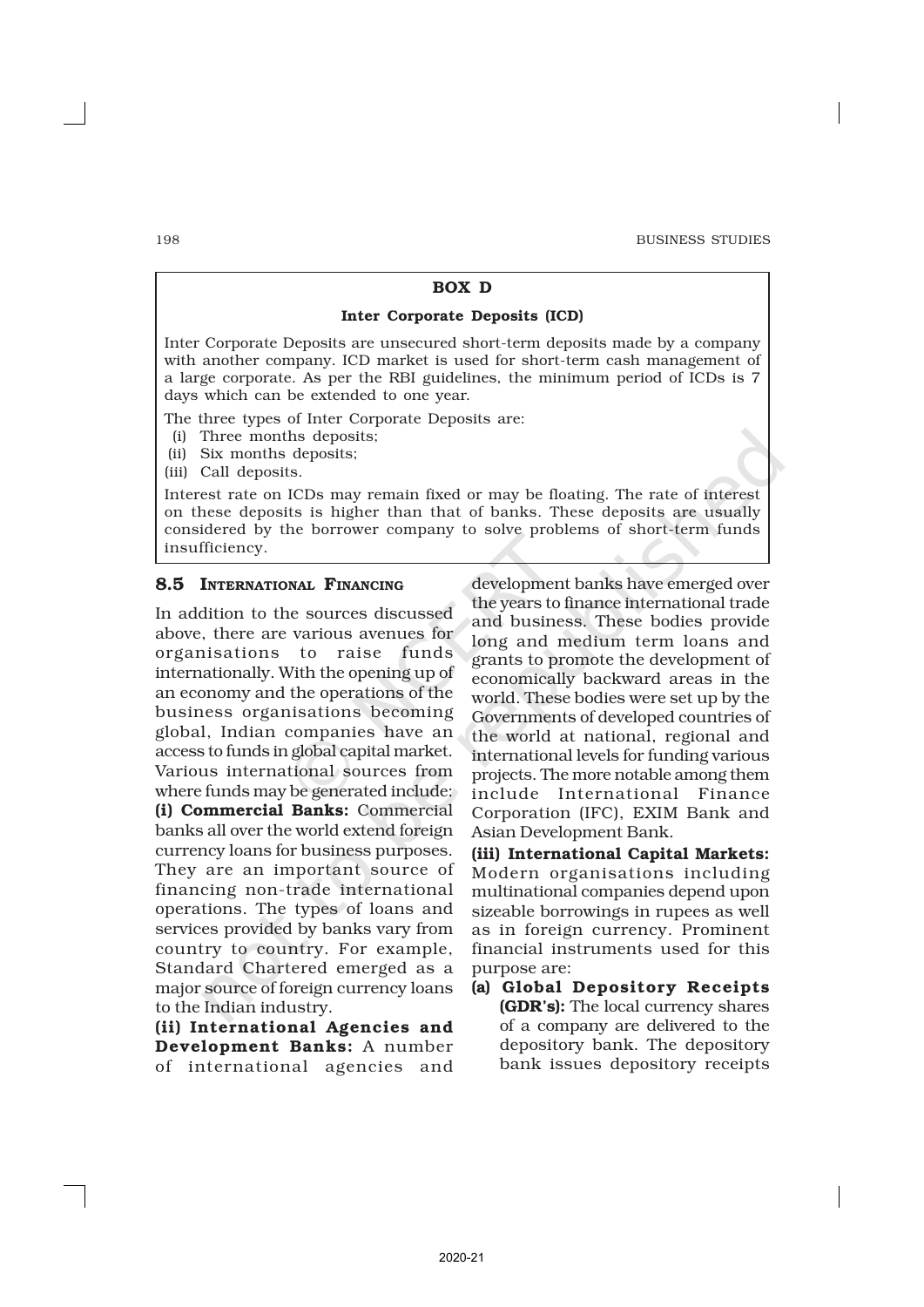against these shares. Such depository receipts denominated in US dollars are known as Global Depository Receipts (GDR). GDR is a negotiable instrument and can be traded freely like any other security. In the Indian context, a GDR is an instrument issued abroad by an Indian company to raise funds in some foreign currency and is listed and traded on a foreign stock exchange. A holder of GDR can at any time convert it into the number of shares it represents. The holders of GDRs do not carry any voting rights but only dividends and capital appreciation. Many Indian companies such as Infosys, Reliance, Wipro and ICICI have raised money through issue of GDRs (see Box F).

- (b) American Depository Receipts (ADRs): The depository receipts issued by a company in the USA are known as American Depository Receipts. ADRs are bought and sold in American markets, like regular stocks. It is similar to a GDR except that it can be issued only to American citizens and can be listed and traded on a stock exchange of USA.
- (c) Indian Depository Receipt (IDRs): An Indian Depository Receipt is a financial instrument denominated in Indian Rupees in the form of a Depository Receipt. It is created by an Indian Depository to enable a foreign company to raise funds from the Indian securities market. The IDR is a

#### Box E Companies rush to float GDR issues

It's not the IPO (initial public offer) market alone which is humming with activity. Companies — mostly small and medium-sized — are rushing to the overseas market to raise funds through Global Depository Receipts (GDRs). Five firms have already raised \$464 million (around  $\bar{\tau}$  2,040 crore) from the international markets through GDR offerings this year. This is almost double of \$228.6 mn raised by nine companies in 2004 and \$63.09 mn mobilised by four companies in 2003. Nearly 20 companies are waiting in the wings to launch GDR issues worth over \$1 bn in the coming months. On the other hand, though the number of companies going for FCCB (Foreign Currency Convertible Bonds) issues has come down, several companies are still in the FCCB race, thanks to lax rules and disclosure norms. For example, Aarti Drugs Ltd. has decided to raise \$12 mn by issuing FCCBs.

Significantly, small and medium companies are now taking the GDR route to raise funds this time even for a small amount. For example, Opto Circuits has decided to go for a GDR issue of \$20 mn with a green-shoe option of \$5 mn. The share price of this company shot up by 370 per cent from  $\bar{\tau}$  34 on May 17, 2004 to around  $\bar{\tau}$  160 on the BSE recently. Videocon Industries, Lyka Labs, Indian Overseas Bank, Jubilant Organosys, Maharashtra Seamless, Moschip Semiconductors, and Crew BOS are planning GDR issues. Two banks — UTI Bank (\$240 million) and Centurion Bank (\$70 million) — raised funds from the GDR market recently. Companies now prefer GDR over FCCB issues in view of the rise in interest rates abroad.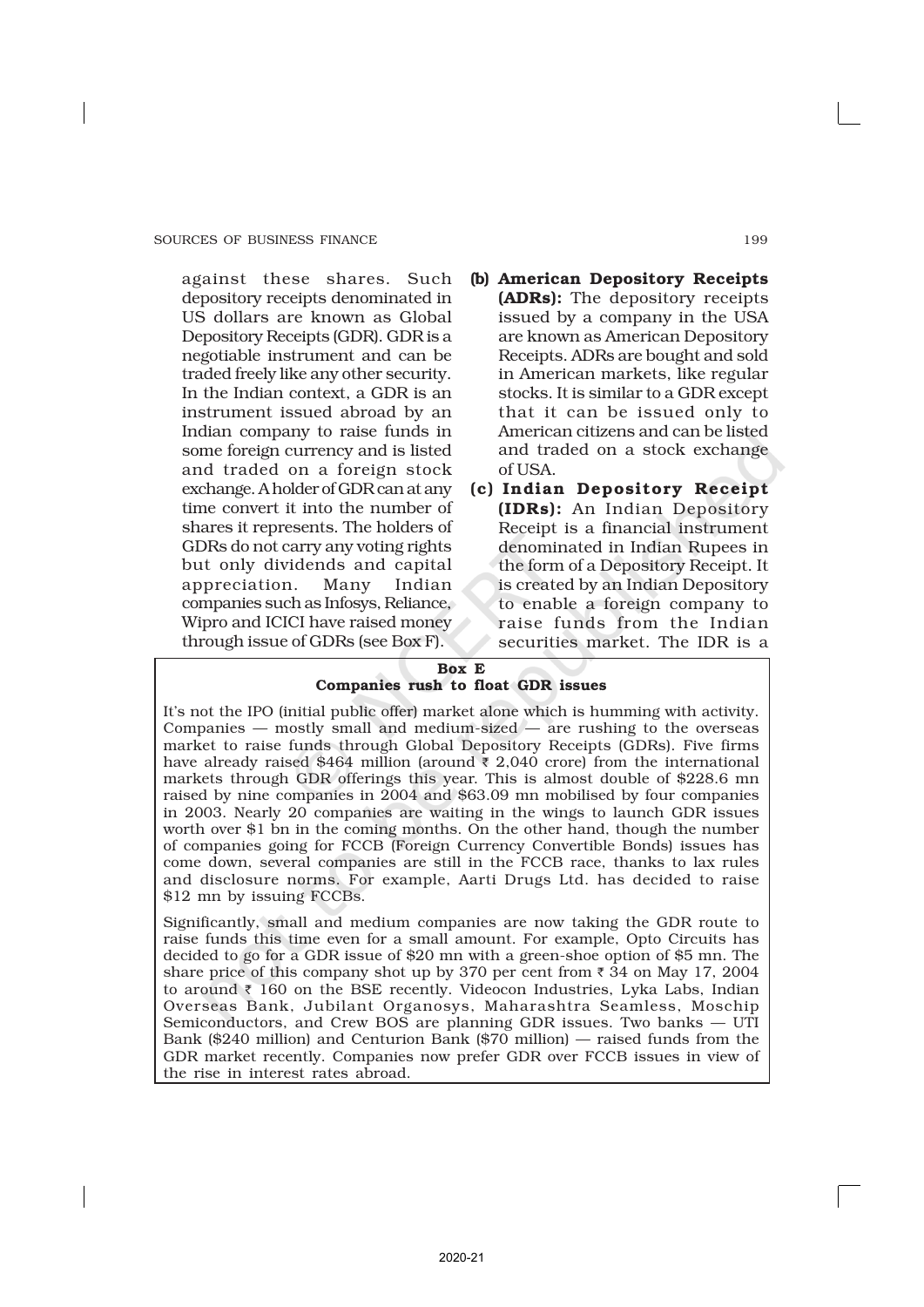specific Indian version of the similar global depository receipts.

The foreign company issuing IDR deposits shares to an Indian Depository (custodian of securities registered with the Securities and Exchange Board of India). In turn, the depository issues receipts to investors in India against these shares. The benefits of the underlying shares (like bonus, dividends, etc.) accrue to the IDR holders in India.

According to SEBI guidelines, IDRs are issued to Indian residents in the same way as domestic shares are issued. The issuer company makes a public offer in India, and residents can bid in exactly the same format and method as they bid for Indian shares.

'Standard Chartered PLC' was the first company that issued Indian Depository Receipt in Indian securities market in June 2010.

(d) Foreign Currency Convertible Bonds (FCCBs): Foreign currency convertible bonds are equity linked debt securities that are to be converted into equity or depository receipts after a specific period. Thus, a holder of FCCB has the option of either converting them into equity shares at a predetermined price or exchange rate, or retaining the bonds. The FCCB's are issued in a foreign currency and carry a fixed interest rate which is lower than the rate of any other similar nonconvertible debt instrument. FCCB's are listed and traded in foreign stock exchanges. FCCB's are very similar to the convertible debentures issued in India.

# 8.6 FACTORS AFFECTING THE CHOICE OF THE SOURCE OF FUNDS

Financial needs of a business are of different types — long term, short term, fixed and fluctuating. Therefore, business firms resort to different types of sources for raising funds. Short-term borrowings offer the benefit of reduced cost due to reduction of idle capital, but long – term borrowings are considered a necessity on many grounds. Similarly equity capital has a role to play in the scheme for raising funds in the corporate sector.

As no source of funds is devoid of limitations, it is advisable to use a combination of sources, instead of relying only on a single source. A number of factors affect the choice of this combination, making it a very complex decision for the business. The factors that affect the choice of source of finance are briefly discussed below:

- (i) Cost: There are two types of cost viz., the cost of procurement of funds and cost of utilising the funds. Both these costs should be taken into account while deciding about the source of funds that will be used by an organisation.
- (ii) Financial strength and stability of operations: The financial strength of a business is also a key determinant. In the choice of source of funds business should be in a sound financial position so as to be able to repay the principal amount and interest on the borrowed amount. When the earnings of the organisation are not stable, fixed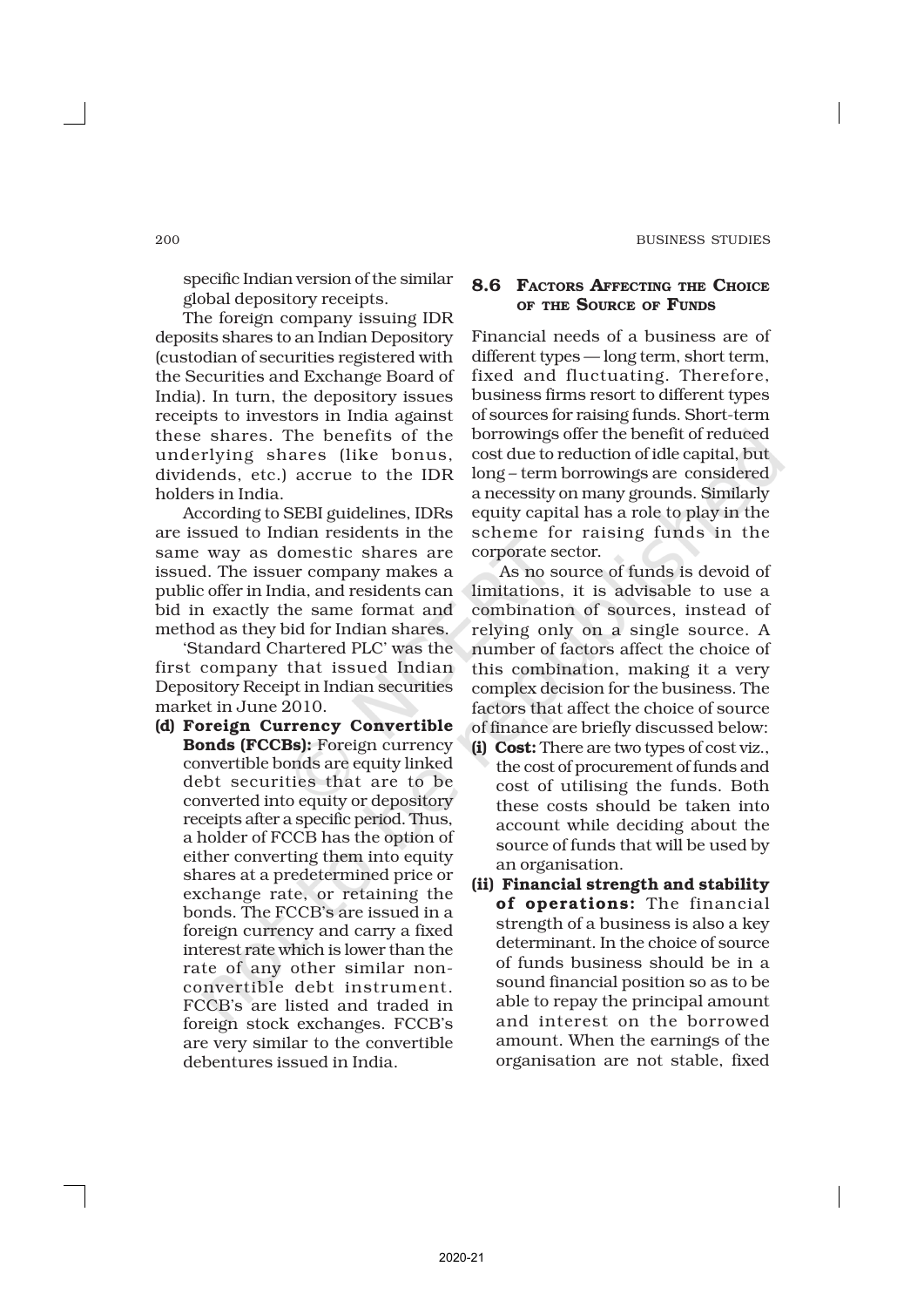charged funds like preference shares and debentures should be carefully selected as these add to the financial burden of the organisation.

- (iii) Form of organisation and legal status: The form of business organisation and status influences the choice of a source for raising money. A partnership firm, for example, cannot raise money by issue of equity shares as these can be issued only by a joint stock company.
- (iv) Purpose and time period: Business should plan according to the time period for which the funds are required. A short-term need for example can be met through borrowing funds at low rate of interest through trade credit, commercial paper, etc. For long term finance, sources such as issue of shares and debentures are more appropriate. Similarly, the purpose for which funds are required need to be considered so that the source is matched with the use. For example, a long-term business expansion plan should not be financed by a bank overdraft which will be required to be repaid in the short term.
- (v) Risk profile: Business should evaluate each of the source of finance in terms of the risk involved. For example, there is a least risk in equity as the share capital has to be repaid only at the time of winding up and dividends need not be paid if no profits are available. A loan on the other hand, has a repayment

schedule for both the principal and the interest. The interest is required to be paid irrespective of the firm earning a profit or incurring a loss.

- (vi) Control: A particular source of fund may affect the control and power of the owners on the management of a firm. Issue of equity shares may mean dilution of the control. For example, as equity share holders enjoy voting rights, financial institutions may take control of the assets or impose conditions as part of the loan agreement. Thus, business firm should choose a source keeping in mind the extent to which they are willing to share their control over business.
- (vii) Effect on credit worthiness: The dependence of business on certain sources may affect its credit worthiness in the market. For example, issue of secured debentures may affect the interest of unsecured creditors of the company and may adversely affect their willingness to extend further loans as credit to the company.
- (viii) Flexibility and ease: Another aspect affecting the choice of a source of finance is the flexibility and ease of obtaining funds. Restrictive provisions, detailed investigation and documentation in case of borrowings from banks and financial institutions for example may be the reason that a business organisations may not prefer it, if other options are readily available.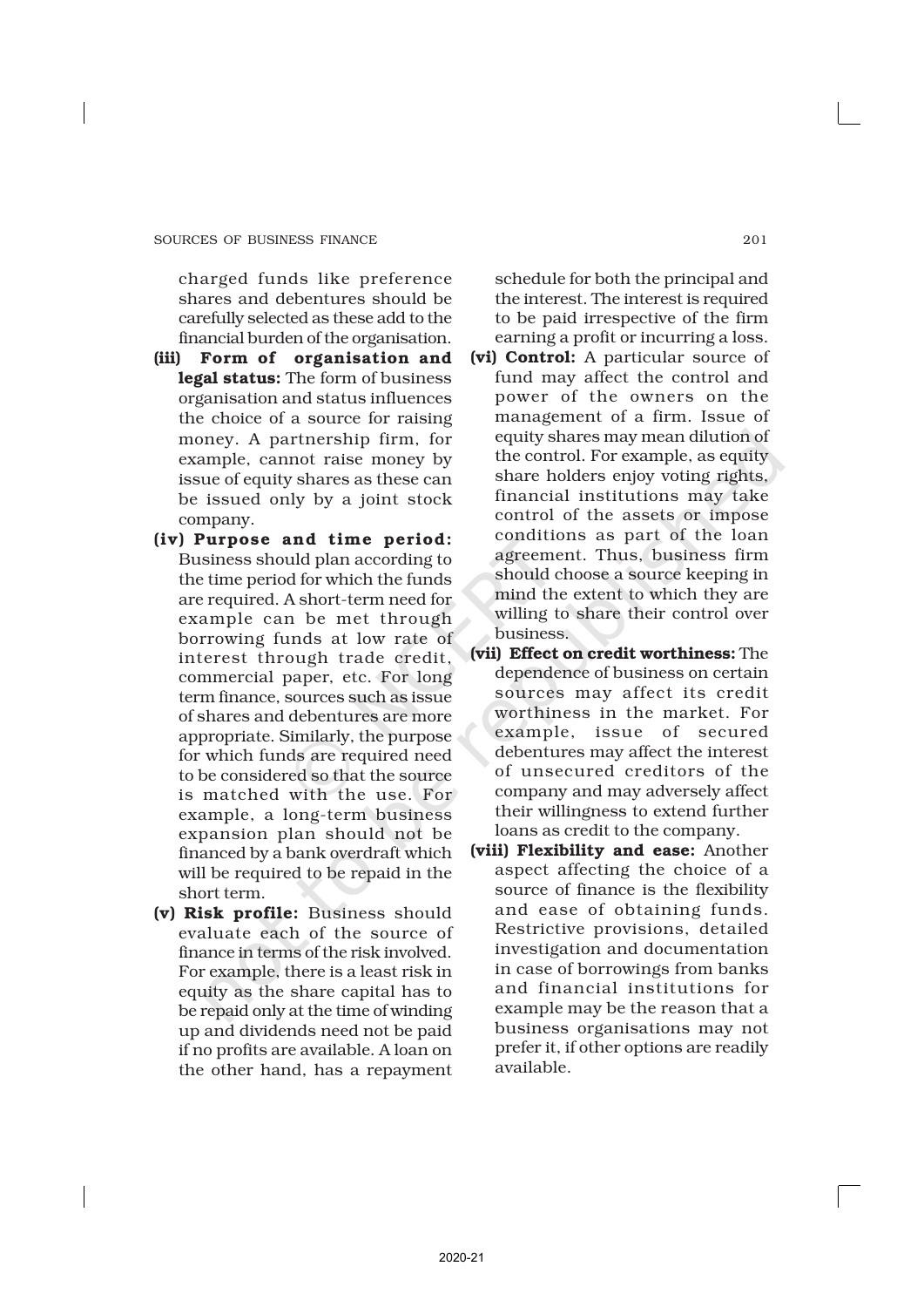#### 202 BUSINESS STUDIES

(ix)Tax benefits: Various sources may also be weighed in terms of their tax benefits. For example, while the dividend on preference shares is not tax deductible, interest paid on debentures and loan is tax deductible and may, therefore, be preferred by organisations seeking tax advantage.

# Key Terms

Finance **Owned capital Fixed capital** Working capital Borrowed capital Short term sources Restrictive conditions Long term sources Charge on assets Voting power Fixed charge funds Accounts receivable Bill discounting Factoring GDRs FCCBs ADRs 1CD

1DR

#### **SUMMARY**

Meaning and significance of business finance: Finance required by business to establish and run its operations is known as business finance. No business can function without adequate amount of funds for undertaking various activities. The funds are required for purchasing fixed assets (fixed capital requirement), for running day-to-day operations (working capital requirement), and for undertaking growth and expansion plans in a business organisation.

Classification of sources of funds: Various sources of funds available to a business can be classified according to three major basis, which are (i) time period (long, medium and short term), (ii) ownership (owner's funds and borrowed funds), and (iii) source of generation (internal sources and external sources).

Long, medium and short-term sources of funds: The sources that provide funds for a period exceeding 5 years are called long-term sources. The sources that fulfill the financial requirements for the period of more than one year but not exceeding 5 years are called medium term sources and the sources that provide funds for a period not exceeding one year are termed as short term sources.

Owner's funds and borrowed funds: Owner's funds refer to the funds that are provided by the owners of an enterprise. Borrowed capital, on the other hand, refers to the funds that are generated through loans or borrowings from other individuals or institutions.

Internal and external sources: Internal sources of capital are those sources that are generated within the business say through ploughing back of profits.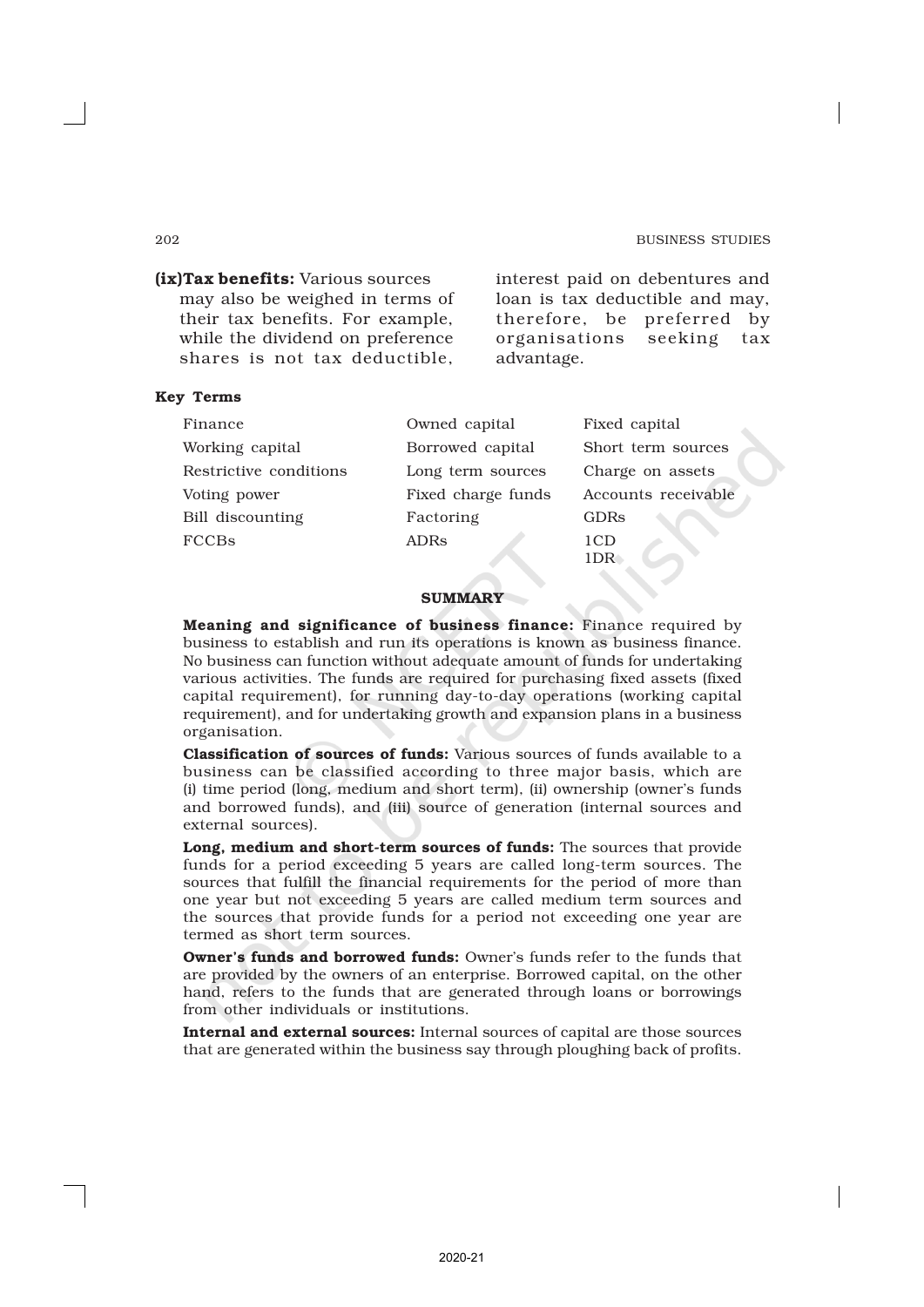External sources of capital, on the other hand are those that are outside the business such as finance provided by suppliers, lenders, and investors.

Sources of business finance: The sources of funds available to a business include retained earnings, trade credit, factoring, lease financing, public deposits, commercial paper, issue of shares and debentures, loans from commercial banks, financial institutions and international sources of finance.

**Retained earnings:** The portion of the net earnings of the company that is not distributed as dividends is known as retained earnings. The amount of retained earnings available depends on the dividend policy of the company. It is generally used for growth and expansion of the company.

**Trade credit:** The credit extended by one trader to another for purchasing goods or services is known as trade credit. Trade credit facilitates the purchase of supplies on credit. The terms of trade credit vary from one industry to another and are specified on the invoice. Small and new firms are usually more dependent on trade credit, as they find it relatively difficult to obtain funds from other sources.

Factoring: Factoring has emerged as a popular source of short-term funds in recent years. It is a financial service whereby the factor is responsible for all credit control and debt collection from the buyer and provides protection against any bad-debt losses to the firm. There are two methods of factoring — recourse and non-recourse factoring.

Lease financing: A lease is a contractual agreement whereby the owner of an asset (lessor) grants the right to use the asset to the other party (lessee). The lessor charges a periodic payment for renting of an asset for some specified period called lease rent.

**Public deposits:** A company can raise funds by inviting the public to deposit their savings with their company. Pubic deposits may take care of both long and short-term financial requirements of business. Rate of interest on deposits is usually higher than that offered by banks and other financial institutions.

Commercial paper (CP): It is an unsecured promissory note issued by a firm to raise funds for a short period The maturity period of commercial paper usually ranges from 90 days to 364 days. Being unsecured, only firms having good credit rating can issue the CP and its regulation comes under the purview of the Reserve Bank of India.

Issue of equity shares: Equity shares represents the ownership capital of a company. Due to their fluctuating earnings, equity shareholders are called risk bearers of the company. These shareholders enjoy higher returns during prosperity and have a say in the management of a company, through exercising their voting rights.

Issue of preference shares: These shares provide a preferential right to the shareholders with respect to payment of earnings and the repayment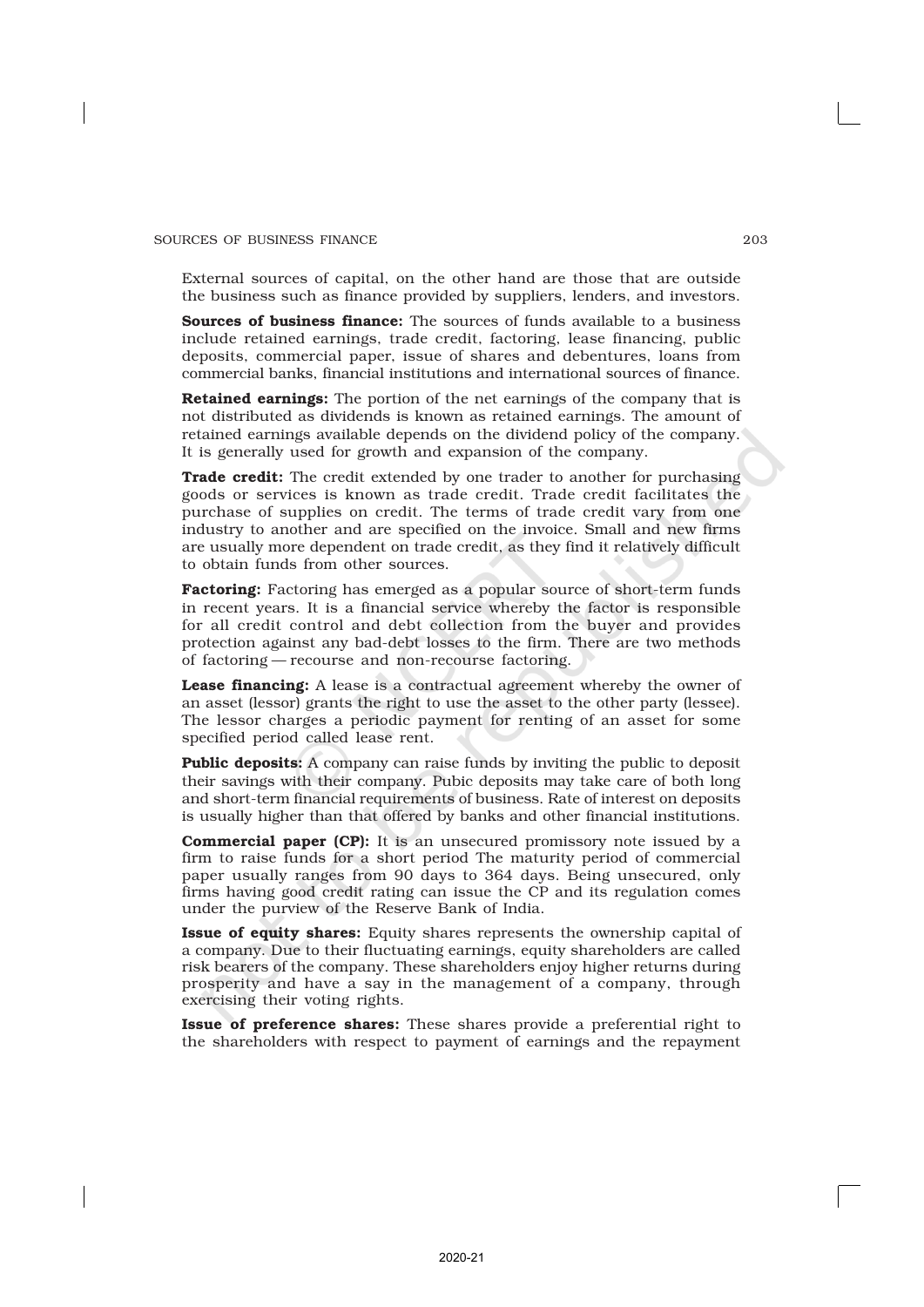of capital. Investors who prefer steady income without undertaking higher risks prefer these shares. A company can issue different types of preference shares.

Issue of debentures: Debenture represents the loan capital of a company and the holders of debentures are the creditors. These are the fixed charged funds that carry a fixed rate of interest. The issue of debentures is suitable in the situation when the sales and earnings of the company are relatively stable.

Commercial banks: Banks provide short and medium-term loans to firms of all sizes. The loan is repaid either in lump sum or in instalments. The rate of interest charged by a bank depends upon factors including the characteristics of the borrowing firm and the level of interest rates in the economy.

Financial institutions: Both central and state governments have established a number of financial institutions all over the country to provide industrial finance to companies engaged in business. They are also called development banks. This source of financing is considered suitable when large funds are required for expansion, reorganisation and modernisation of the enterprise.

International financing: With liberalisation and globalisation of the economy, Indian companies have started generating funds from international markets. The international sources from where the funds can be procured include foreign currency loans from commercial banks, financial assistance provided by international agencies and development banks, and issue of financial instruments (GDRs/ ADRs/ FCCBs) in international capital markets.

Factors affecting choice: An effective appraisal of various sources must be instituted by the business to achieve its main objectives. The selection of a source of business finance depends on factors such as cost, financial strength, risk profile, tax benefits and flexibility of obtaining funds. These factors should be analysed together while making the decision for the choice of an appropriate source of funds.

#### EXERCISES

#### Short Answer Questions

- 1. What is business finance? Why do businesses need funds? Explain.
- 2. List sources of raising long-term and short-term finance.
- 3. What is the difference between internal and external sources of raising funds? Explain.